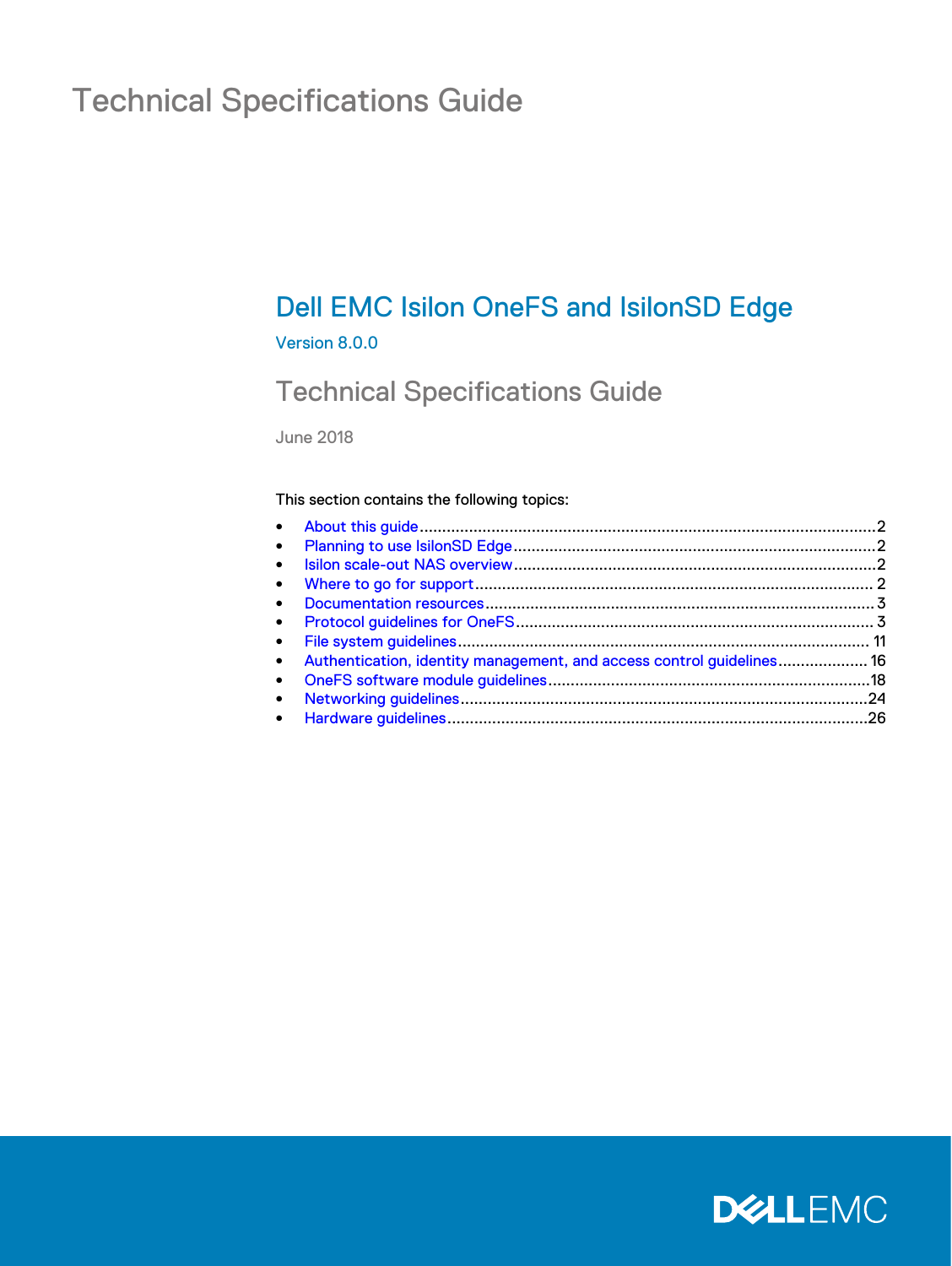### <span id="page-1-0"></span>**About this guide**

This document presents guidelines and recommendations for configuring OneFS and IsilonSD Edge. Configuration guidelines are provided for protocols, file system features, software and hardware components, and network settings.

Your suggestions help us to improve the accuracy, organization, and overall quality of the documentation. Send your feedback to [https://www.research.net/s/isi](https://www.research.net/s/isi-docfeedback)[docfeedback](https://www.research.net/s/isi-docfeedback). If you cannot provide feedback through the URL, send an email message to [docfeedback@isilon.com.](mailto:docfeedback@isilon.com)

### **Planning to use IsilonSD Edge**

IsilonSD Edge 8.0.0 is compatible with Management Server 1.0.0 and Management Server 1.0.1. To use IsilonSD Edge with EMC Secure Remote Services (ESRS) and ESX 6.0, Management Server 1.0.1 is required.

For information about IsilonSD Edge—including installation, administration, and troubleshooting guides—see the **IsilonSD Edge - Isilon Info Hub** web page.

### **Isilon scale-out NAS overview**

The Isilon scale-out NAS storage platform combines modular hardware with unified software to harness unstructured data. Powered by the OneFS operating system, a cluster delivers a scalable pool of storage with a global namespace.

The unified software platform provides centralized web-based and command-line administration to manage the following features:

- A cluster that runs a distributed file system
- Scale-out nodes that add capacity and performance
- Storage options that manage files and tiering
- **•** Flexible data protection and high availability
- Software modules that control costs and optimize resources

### **Where to go for support**

If you have any questions about Isilon products, contact Isilon Technical Support.

| <b>Online Support</b> | <b>Live Chat</b><br><b>Create a Service Request</b><br>$\bullet$                                                                                                                                                               |
|-----------------------|--------------------------------------------------------------------------------------------------------------------------------------------------------------------------------------------------------------------------------|
| Telephone<br>Support  | United States: 1-800-SVC-4EMC (1-800-782-4362)<br>Canada: 1-800-543-4782<br>Worldwide: 1-508-497-7901<br>$\bullet$<br>Local phone numbers for a specific country are available at<br>٠<br><b>EMC Customer Support Centers.</b> |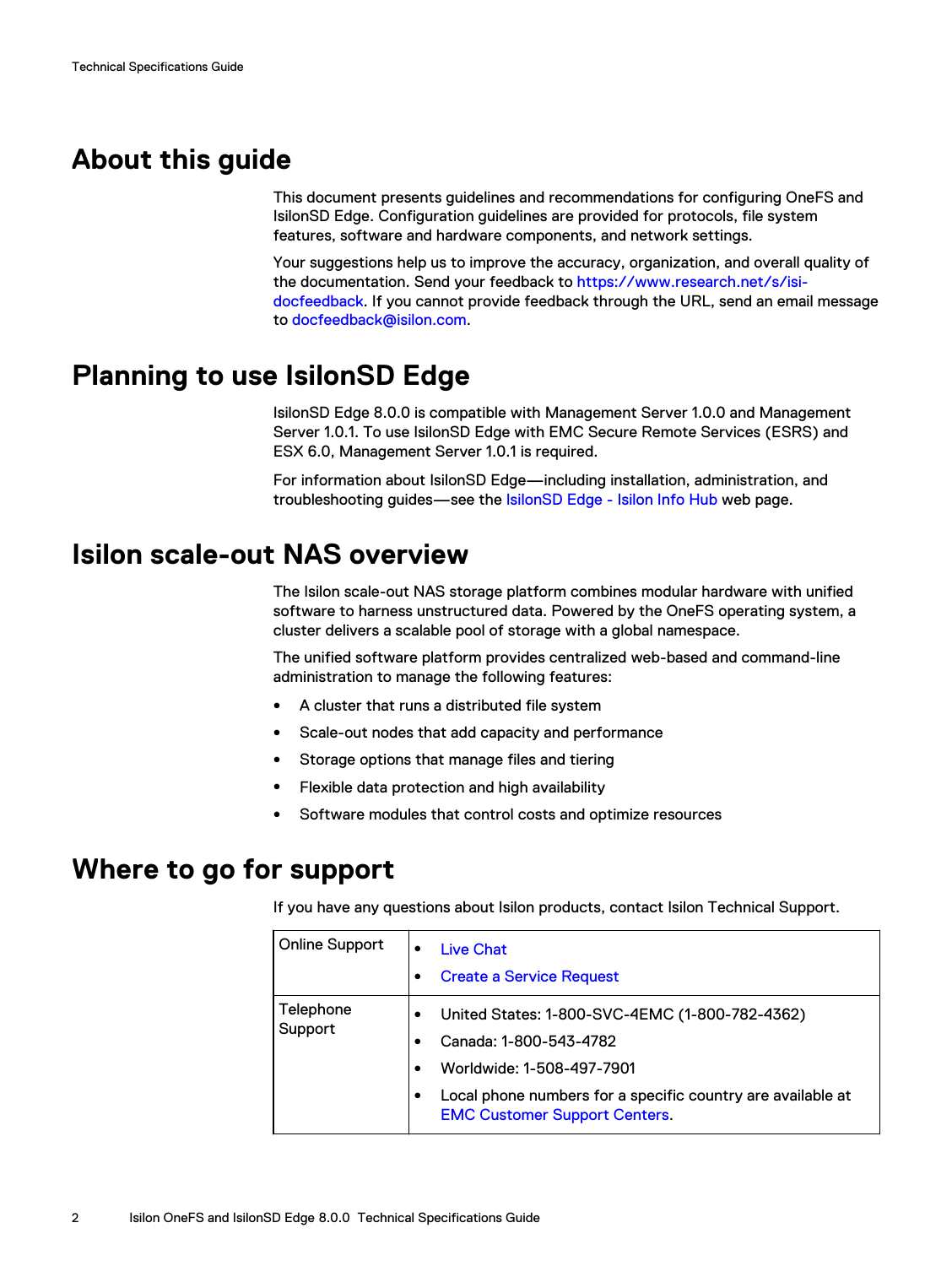<span id="page-2-0"></span>

| Support<br>registration or<br>access | For questions about accessing Online Support, email<br>support@emc.com.                                                                                                                                                                                                                            |
|--------------------------------------|----------------------------------------------------------------------------------------------------------------------------------------------------------------------------------------------------------------------------------------------------------------------------------------------------|
| Isilon Info Hubs                     | For the list of Isilon info hubs, see the <b>Isilon Info Hubs</b> page on<br>the Isilon Community Network. Isilon info hubs organize Isilon<br>documentation, videos, blogs, and user-contributed content into<br>topic areas, making it easy to find content about subjects that<br>interest you. |

#### **Support for IsilonSD Edge**

If you are running a free version of IsilonSD Edge, support is available through the [Isilon Community Network.](https://community.emc.com/community/products/isilon) If you purchased one or more IsilonSD Edge licenses, support is available through Isilon Technical Support, provided you have a valid support contract for the product.

### **Documentation resources**

See the following Dell EMC Isilon info hubs for links to important OneFS documentation and resources:

- **.** [Isilon Info Hubs](https://community.emc.com/docs/DOC-44304) (complete list of Isilon info hubs)
- [OneFS 8.0.0 Documentation Isilon Info Hub](https://community.emc.com/docs/DOC-51646)
- [IsilonSD Edge Isilon Info Hub](https://community.emc.com/docs/DOC-49267)

You can also search for documentation and knowledge base articles on the [Online](https://support.emc.com) [Support](https://support.emc.com) website.

### **Protocol guidelines for OneFS**

This section presents guidelines for configuring protocols for OneFS.

| Item                     | <b>OneFS 8.0.0</b> | <b>IsilonSD Edge</b> | <b>Description</b>                                                                                                                                                                                                                                                                                                                             |
|--------------------------|--------------------|----------------------|------------------------------------------------------------------------------------------------------------------------------------------------------------------------------------------------------------------------------------------------------------------------------------------------------------------------------------------------|
| FTP connections per node | 200                | 200                  | The recommended limit for<br>FTP connections per node.<br>This number is the tested<br>limit. If the number of FTP<br>connections to a node<br>exceeds the recommended<br>limit, FTP performance might<br>be negatively affected. The<br>limit for FTP connections per<br>node assumes anonymous<br>access that requires no<br>authentication. |
| <b>HDFS block size</b>   | 64 MB - 512 MB     | 64 MB - 512 MB       | The recommended range for<br>HDFS block sizes. For best<br>results, the block size should<br>not be smaller than 4 KB or<br>larger than 1 GB. The specific<br>value varies by workflow.<br>Smaller block sizes require                                                                                                                         |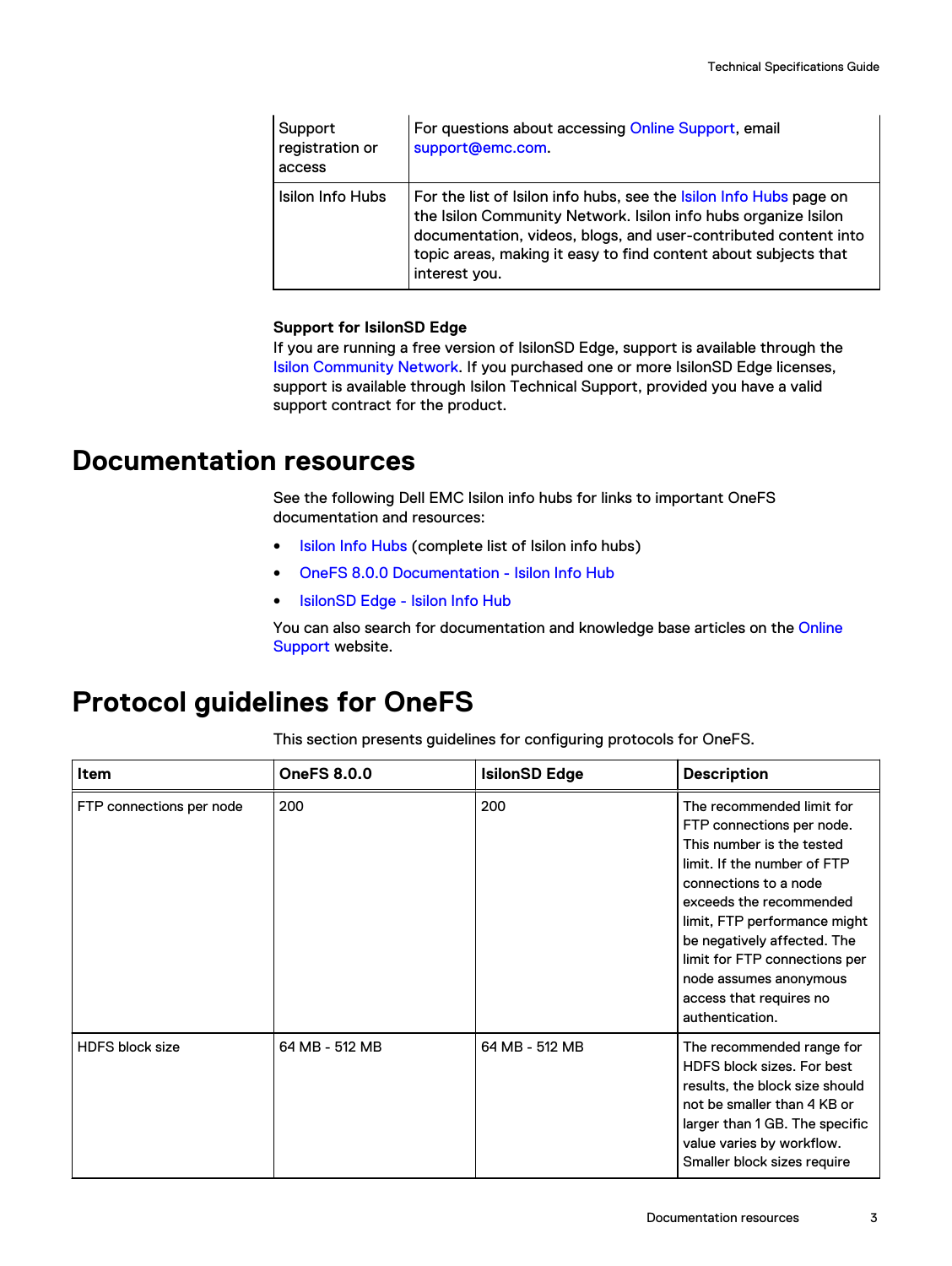| Item                       | <b>OneFS 8.0.0</b>                                                             | <b>IsilonSD Edge</b>                                                           | <b>Description</b>                                                                                                                                                                                                                                                                                                                                                                                                                                                                           |
|----------------------------|--------------------------------------------------------------------------------|--------------------------------------------------------------------------------|----------------------------------------------------------------------------------------------------------------------------------------------------------------------------------------------------------------------------------------------------------------------------------------------------------------------------------------------------------------------------------------------------------------------------------------------------------------------------------------------|
|                            |                                                                                |                                                                                | more tasks; however, you<br>want a large enough number<br>of tasks to take advantage of<br>all the slots on the cluster.                                                                                                                                                                                                                                                                                                                                                                     |
| <b>HDFS root directory</b> | 1 per access zone                                                              | 1 per access zone                                                              | The number of HDFS root<br>directories per access zone<br>that OneFS supports. This<br>limitation for access zones<br>and authentication providers<br>is the same for HDFS and<br>other protocols.                                                                                                                                                                                                                                                                                           |
| HDFS threads per node      | 256                                                                            | 256                                                                            | The maximum number of<br>active HDFS threads per<br>node. The threads are shared<br>between NameNode and<br>DataNode.                                                                                                                                                                                                                                                                                                                                                                        |
| HTTP connections per node  | 500                                                                            | 500                                                                            | The limit for HTTP<br>connections per node. OneFS<br>runs version 2 of the Apache<br>HTTP Server (httpd), which<br>includes the Apache Multi-<br>Processing Module (MPM)<br>that implements a hybrid<br>multi-process, multi-threaded<br>server. The Apache MPM<br>configuration limits the<br>number of simultaneous<br>connections that OneFS<br>services.<br>OneFS queues connections<br>after the connection limit is<br>reached and processes them<br>as resources become<br>available. |
|                            |                                                                                |                                                                                | Exceeding this recommended<br>limit might negatively affect<br>the cluster performance and<br>client connections. Evaluate<br>the workflow and workloads<br>for your cluster to determine<br>the value that works best for<br>your environment. For<br>assistance, contact your Isilon<br>account representative or<br>Isilon Technical Support.                                                                                                                                             |
| Iwio per-process memory    | 1 GB for SMB container<br>1 GB for NFS container<br>512 MB for Swift container | 1 GB for SMB container<br>1 GB for NFS container<br>512 MB for Swift container | In OneFS, three Iwio process<br>containers exist-one<br>container for each SMB, NFS,<br>and Swift process.                                                                                                                                                                                                                                                                                                                                                                                   |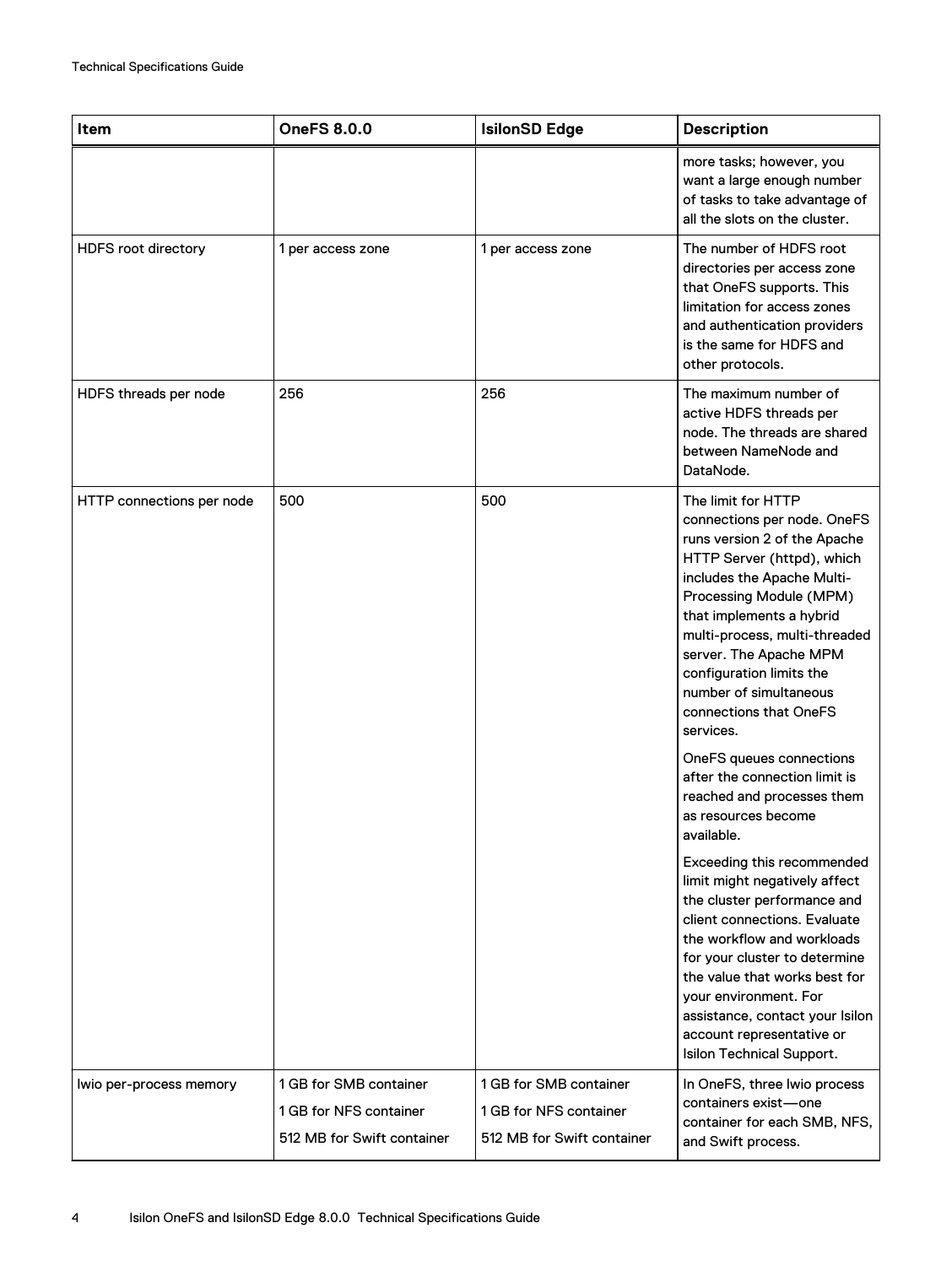| Item                      | <b>OneFS 8.0.0</b>                         | <b>IsilonSD Edge</b>                       | <b>Description</b>                                                                                                                                                                                                                                                                                                                                                                                        |
|---------------------------|--------------------------------------------|--------------------------------------------|-----------------------------------------------------------------------------------------------------------------------------------------------------------------------------------------------------------------------------------------------------------------------------------------------------------------------------------------------------------------------------------------------------------|
|                           |                                            |                                            | The SMB container can be as<br>much as 20% of the total<br>RAM, but it is at least 1 GB<br>and at most 32 GB. The NFS<br>container can be as much as<br>25% of the total RAM, but it<br>is at least 1 GB and at most 8<br>GB. The Swift container is 512<br>MB.                                                                                                                                           |
| Iwio threads per node     | 4 * the number of CPU cores<br>in the node | 4 * the number of CPU cores<br>in the node | The limit for Iwio threads per<br>node is a configuration limit in<br>Iwio. This limit represents the<br>maximum number of<br>simultaneous work items that<br>the server can process.<br>Simultaneous work items that<br>are greater than this limit are<br>queued and processed when<br>resources become available.                                                                                      |
| NDMP block size           | 512 KB                                     | 512 KB                                     | The size limit for tape blocks.<br>If you back up tape blocks<br>that are larger than the size<br>limit, OneFS will back up 256<br>KB blocks.                                                                                                                                                                                                                                                             |
| NDMP connections per node | 64                                         | 64                                         | The limit for the number of<br>NDMP connections that are<br>allowed per node.                                                                                                                                                                                                                                                                                                                             |
| NFS exports per cluster   | 40,000                                     | 40,000                                     | The recommended limit for<br>NFS exports per cluster.<br>Exceeding this recommended<br>limit might negatively affect<br>the cluster performance and<br>client connections. Evaluate<br>the workflow and workloads<br>for your cluster to determine<br>the value that works best for<br>your environment. For<br>assistance, contact your Isilon<br>account representative or<br>Isilon Technical Support. |
| NFS max read size         | 1 MB                                       | 1 MB                                       | The limit for NFS read size, or<br>rsize, for NFS3 and NFS4.<br>When you mount NFS exports<br>from a cluster, a larger read<br>size for remote procedure<br>calls can improve throughput.<br>The default read size in<br>OneFS is 128 KB.<br>An NFS client uses the largest<br>supported size by default. As                                                                                              |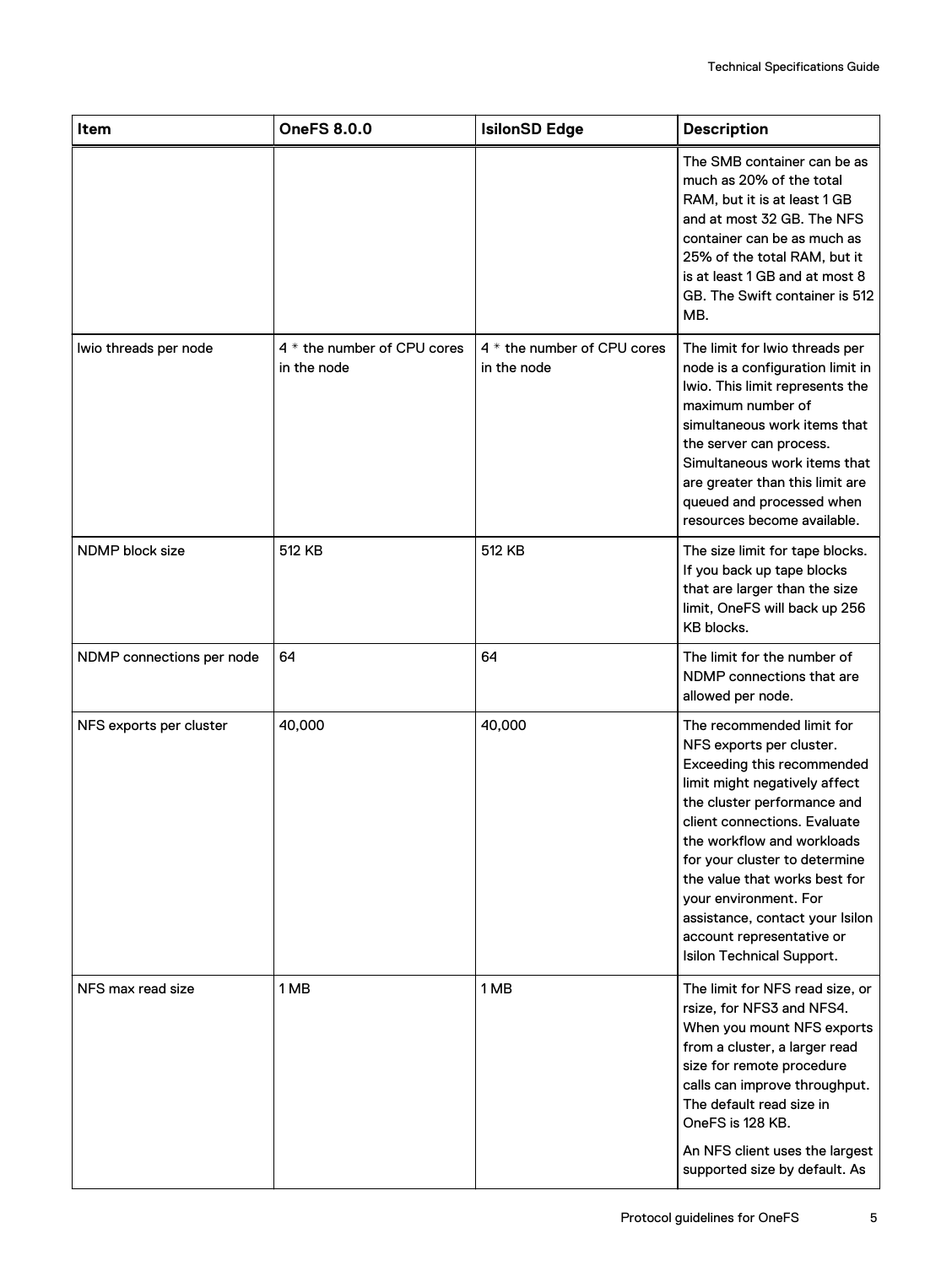| Item                      | <b>OneFS 8.0.0</b>       | <b>IsilonSD Edge</b>   | <b>Description</b>                                                                                                                                                                                                                          |
|---------------------------|--------------------------|------------------------|---------------------------------------------------------------------------------------------------------------------------------------------------------------------------------------------------------------------------------------------|
|                           |                          |                        | a result, avoid setting the size<br>on your clients. Setting the<br>value too low on a client<br>overrides the default value<br>and can undermine<br>performance.                                                                           |
| NFS max write size        | 1 MB                     | 1 MB                   | The limit for NFS write size,<br>or wsize, or NFS3 and NFS4.<br>When you mount NFS exports<br>from a cluster, a larger write<br>size for remote procedure<br>calls can improve throughput.<br>The default write size in<br>OneFS is 512 KB. |
|                           |                          |                        | An NFS client uses the largest<br>supported size by default. As<br>a result, avoid setting the size<br>on your clients. Setting the<br>value too low on a client<br>overrides the default value<br>and can undermine<br>performance.        |
| <b>NFS threads</b>        | Dynamic                  | Dynamic                | The limit for NFS threads is<br>determined by the number of<br>cores in the node.                                                                                                                                                           |
| NFS3 connections per node | 1,000 active connections | 250 active connections | The recommended limit for<br>active NFS3 connections. The<br>maximum has not been<br>established; however, the<br>number of available TCP<br>sockets can limit the number<br>of NFS connections.                                            |
|                           |                          |                        | The number of connections<br>that a node can process<br>depends on the ratio of<br>active-to-idle connections<br>and on the resources that are<br>available to process the<br>sessions.                                                     |
|                           |                          |                        | Monitoring the number of<br>NFS connections to each<br>node helps prevent<br>overloading a node with<br>connections.                                                                                                                        |
| NFS4 connections per node | 1,000 active connections | 250 active connections | The recommended limit for<br>active and passive NFS4<br>connections. The maximum<br>has not been established;<br>however, the number of                                                                                                     |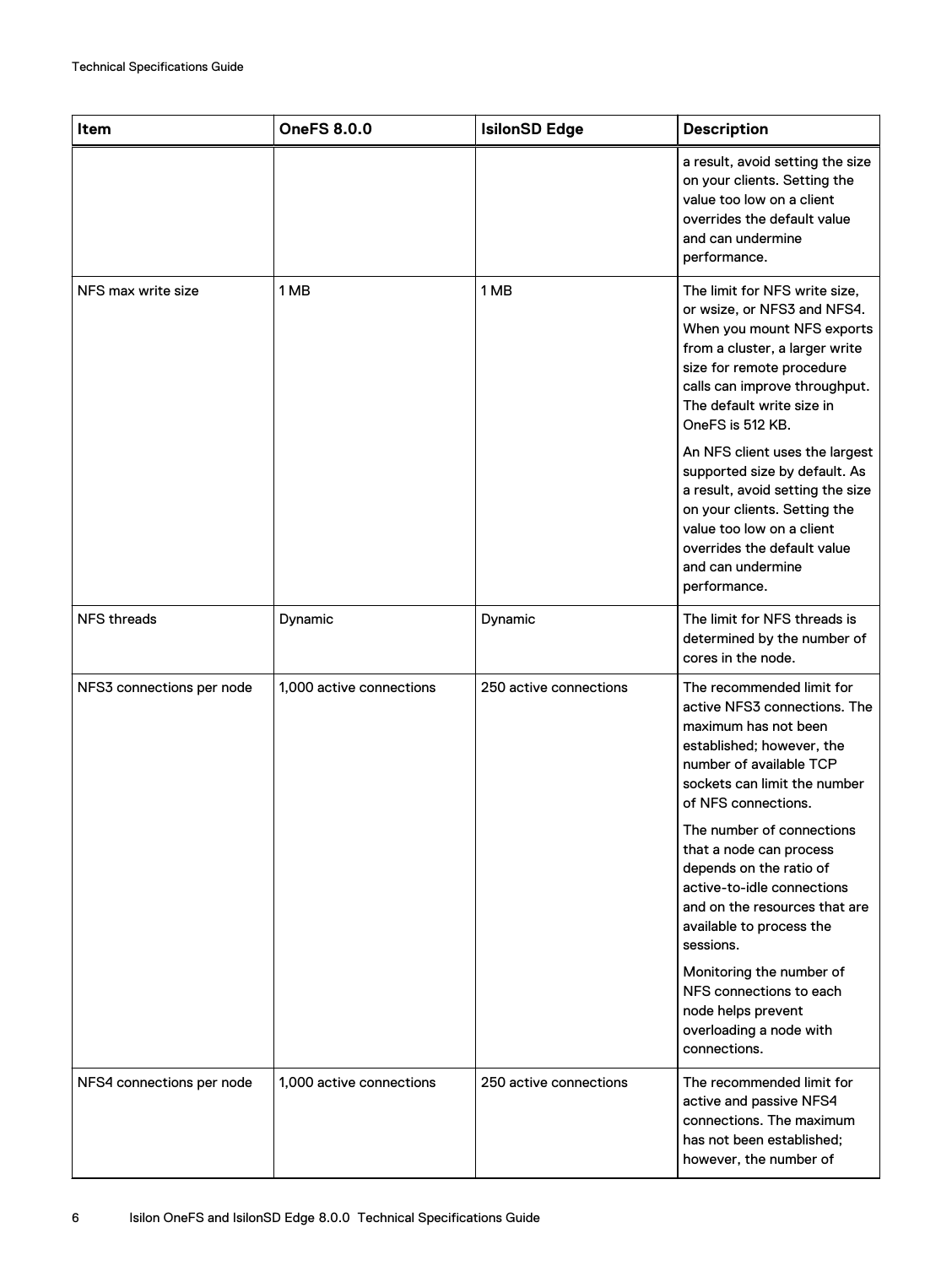| Item                                           | <b>OneFS 8.0.0</b>           | <b>IsilonSD Edge</b>         | <b>Description</b>                                                                                                                                                                                                                                                                                                                                                              |
|------------------------------------------------|------------------------------|------------------------------|---------------------------------------------------------------------------------------------------------------------------------------------------------------------------------------------------------------------------------------------------------------------------------------------------------------------------------------------------------------------------------|
|                                                |                              |                              | available TCP sockets can<br>limit the number of NFS<br>connections.                                                                                                                                                                                                                                                                                                            |
|                                                |                              |                              | The number of connections<br>that a node can process<br>depends on the ratio of<br>active-to-idle connections<br>and on the resources that are<br>available to process the<br>sessions.                                                                                                                                                                                         |
|                                                |                              |                              | Monitoring the number of<br>NFS connections to each<br>node helps prevent<br>overloading a node with<br>connections.                                                                                                                                                                                                                                                            |
| NFS4 state IDs                                 | <b>Unlimited</b>             | Unlimited                    | State IDs for NFS4 are limited<br>by the amount of memory<br>that is available in the nodes.<br>If sufficient memory is<br>available, state IDs should not<br>run out. In the current<br>implementation, the state ID<br>is per target IP.                                                                                                                                      |
| PAPI connections per node                      | 10                           | 10                           | The limit for the thread pool<br>for the PAPI daemon.                                                                                                                                                                                                                                                                                                                           |
| RAN attribute key length                       | 200 B                        | 200 B                        | The limit of the key length for<br>the OneFS extended user<br>$attribute$ ( $x - is i - if s -$<br>attr- <name>).</name>                                                                                                                                                                                                                                                        |
| RAN attribute value length                     | 1KB                          | 1 <sub>KB</sub>              | The limit of the value length<br>for the OneFS extended user<br>$attribute$ ( $x - is i - if s -$<br>attr- <name>).</name>                                                                                                                                                                                                                                                      |
| Maximum RAN concurrent<br>connections per node | 50 (default)<br>300 (custom) | 50 (default)<br>300 (custom) | The limit of RAN concurrent<br>connections per node using<br>default parameters.                                                                                                                                                                                                                                                                                                |
|                                                |                              |                              | You can obtain higher<br>scalability for RAN by using<br>non-default configuration<br>parameters. The maximum<br>limit depends on many<br>parameters and can be<br>specific to a clusters<br>workflow. Contact your Isilon<br>account team or Isilon<br><b>Technical Support for help</b><br>configuring the non-default<br>parameters. For more<br>information, see the Isilon |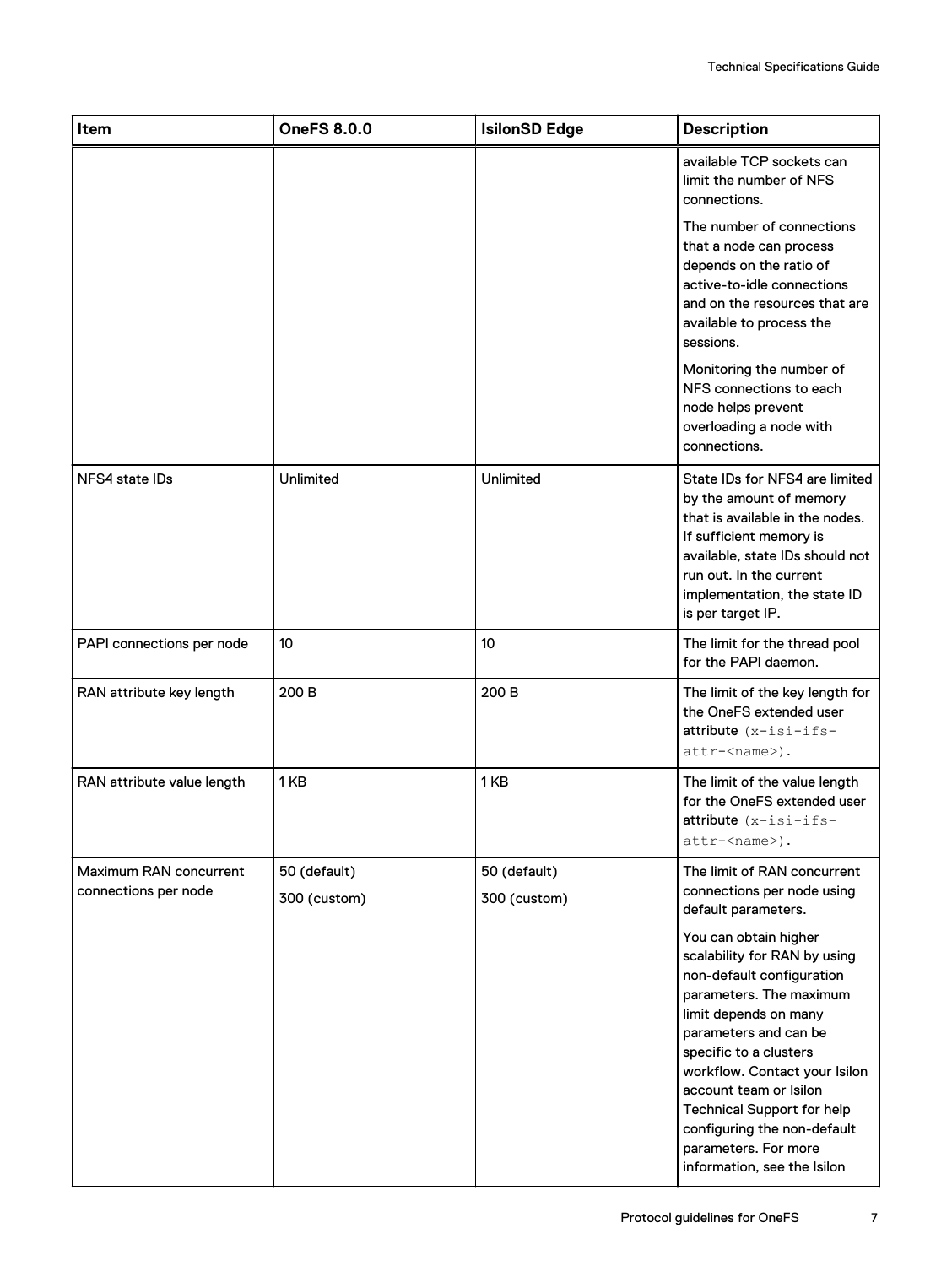| Item                       | <b>OneFS 8.0.0</b> | <b>IsilonSD Edge</b> | <b>Description</b>                                                                                                                                                                                                                                                                                                                                                                                                                                  |
|----------------------------|--------------------|----------------------|-----------------------------------------------------------------------------------------------------------------------------------------------------------------------------------------------------------------------------------------------------------------------------------------------------------------------------------------------------------------------------------------------------------------------------------------------------|
|                            |                    |                      | knowledge base article<br>304701, How to update RAN<br>scalability parameters<br>(restricted).                                                                                                                                                                                                                                                                                                                                                      |
| RAN URI length             | 8 KB               | 8 KB                 | The limit for the URI length<br>that is used for the RAN<br>HTTP operation.                                                                                                                                                                                                                                                                                                                                                                         |
| RAN user attributes        | 126                | 126                  | The limit for extended user<br>attributes that OneFS<br>supports.                                                                                                                                                                                                                                                                                                                                                                                   |
| SMB share names            | 80 characters      | 80 characters        | The limit for the length of<br>SMB share names. Share<br>names must include only<br>alphanumeric characters,<br>hyphens, and spaces.                                                                                                                                                                                                                                                                                                                |
| SMB shares per cluster     | 80,000             | 20,000               | The recommended limit for<br>SMB shares per cluster.<br>Exceeding this recommended<br>limit might negatively affect<br>the cluster performance and<br>client connections. Evaluate<br>the workflow and workloads<br>for your cluster to determine<br>the value that works best for<br>your environment. For<br>assistance, contact your Isilon<br>account representative or<br>Isilon Technical Support.                                            |
| SMB 1 connections per node | 1,000              | 1,000                | The number of SMB 1<br>connections that a node can<br>process depends on the type<br>of node and whether the<br>connections are active or idle.<br>The more CPUs and RAM<br>that a node has, the more<br>active connections the node<br>can process.<br>The kernel imposes memory<br>constraints on the OneFS<br>protocol daemons, such as<br>the input-output daemon<br>(Iwio), and these constraints<br>limit the number of SMB 1<br>connections. |
| SMB 1 request size         | 64 KB              | 64 KB                | The request size limit is<br>determined by the SMB 1<br>protocol.                                                                                                                                                                                                                                                                                                                                                                                   |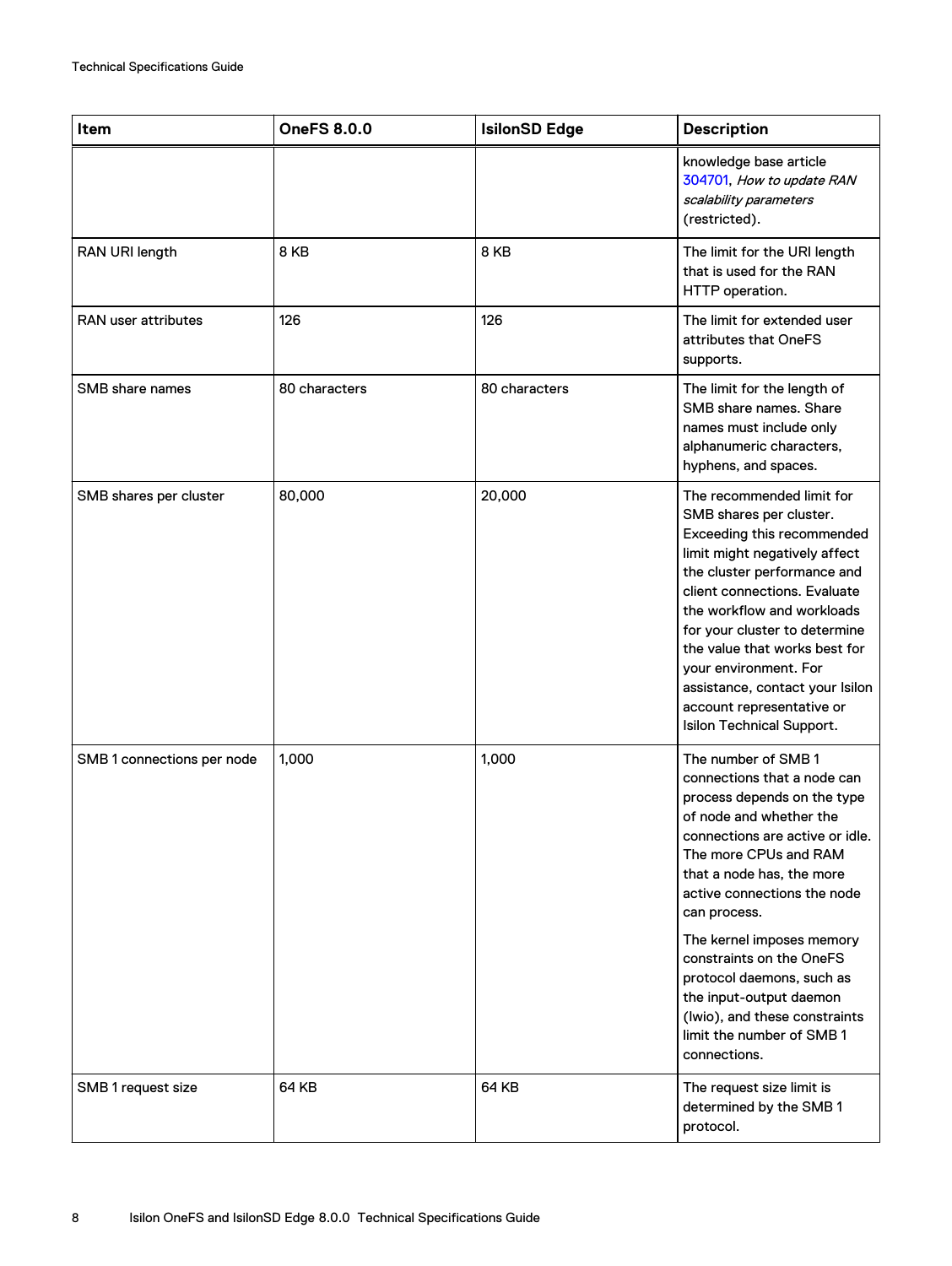| Item                       | <b>OneFS 8.0.0</b>                                  | <b>IsilonSD Edge</b>   | <b>Description</b>                                                                                                                                                                                                                                                                                                                                                                                                                                                                                |
|----------------------------|-----------------------------------------------------|------------------------|---------------------------------------------------------------------------------------------------------------------------------------------------------------------------------------------------------------------------------------------------------------------------------------------------------------------------------------------------------------------------------------------------------------------------------------------------------------------------------------------------|
| SMB 2 connections per node | 3,000 active connections<br>27,000 idle connections | 350 active connections | The number of active SMB 2<br>connections that a node can<br>process depends on the type<br>of node. The more CPUs and<br>RAM that a node has, the<br>more active connections the<br>node can process.                                                                                                                                                                                                                                                                                            |
|                            |                                                     |                        | The kernel imposes memory<br>constraints on the OneFS<br>protocol daemons, such as<br>the input-output daemon<br>(Iwio), and these constraints<br>limit the number of SMB 2<br>connections.                                                                                                                                                                                                                                                                                                       |
|                            |                                                     |                        | To ensure that a node does<br>not become overloaded with<br>connections, you should<br>monitor the number of SMB 2<br>connections to each node.                                                                                                                                                                                                                                                                                                                                                   |
| SMB2 credits per client    | 1,024                                               | 1,024                  | Per client means per node,<br>per client. The server<br>provides this number of SMB<br>2 credits for any client that<br>connects to a node.                                                                                                                                                                                                                                                                                                                                                       |
| SMB 2 credits per cluster  | 100,000                                             | 100,000                | The recommended limit for<br>SMB 2 credits per cluster.<br>The maximum number of SMB<br>2 credits per cluster has not<br>to been established.<br>Exceeding this recommended<br>limit might negatively affect<br>the cluster performance and<br>client connections. Evaluate<br>the workflow and workloads<br>for your cluster to determine<br>the value that works best for<br>your environment. For<br>assistance, contact your Isilon<br>account representative or<br>Isilon Technical Support. |
| SMB 2 request size         | 1 MB                                                | 1 MB                   | OneFS supports the large 1<br>MB maximum transmission<br>unit (MTU) that was<br>introduced by SMB2.1. The<br>MTU is the size of the largest<br>data unit that the SMB<br>protocol can transmit and<br>receive. The large MTU can<br>improve the overall<br>throughput of SMB<br>transmissions.                                                                                                                                                                                                    |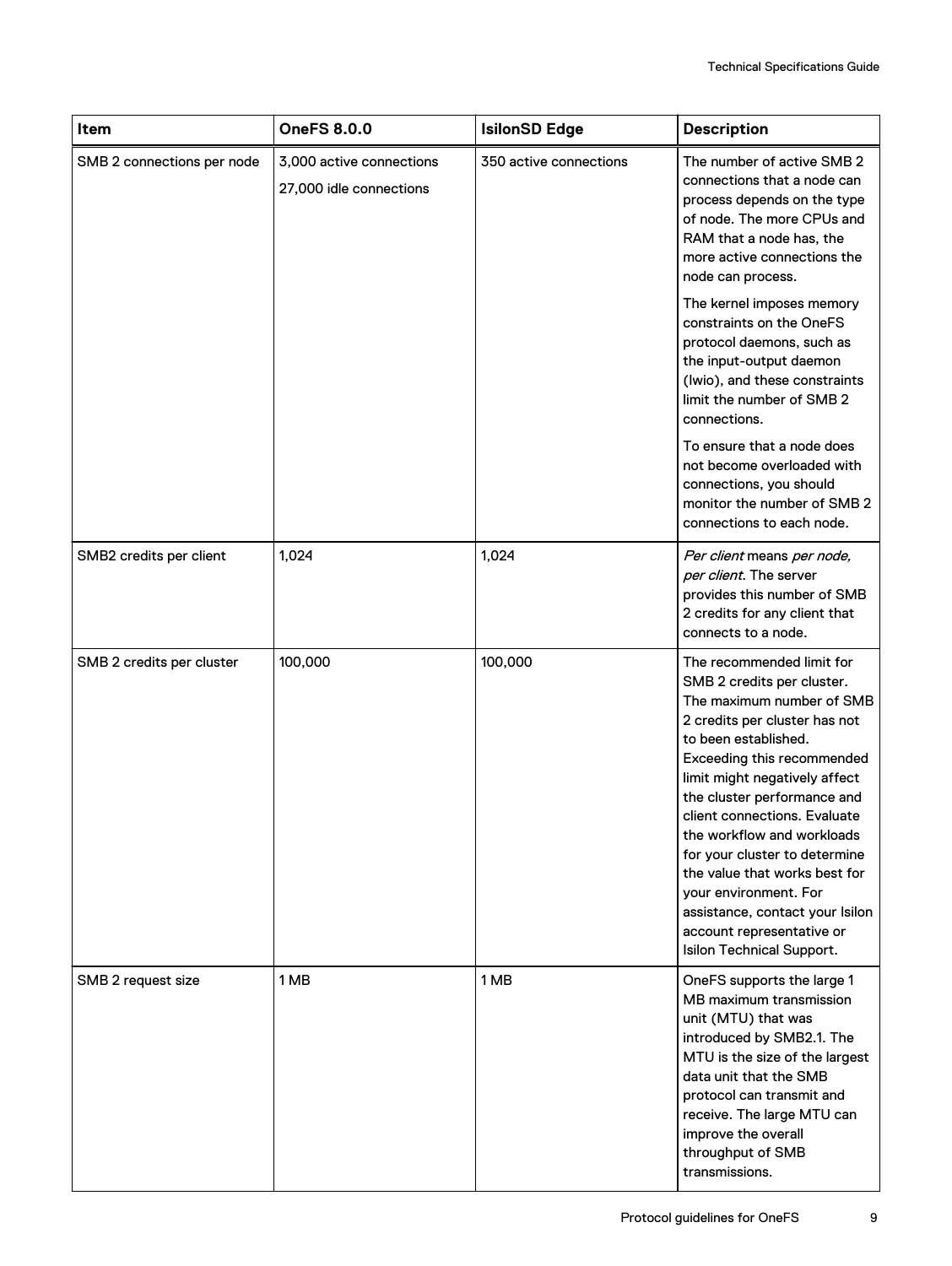| Item                       | <b>OneFS 8.0.0</b>                                  | <b>IsilonSD Edge</b>   | <b>Description</b>                                                                                                                                                                                                                                                                                                                                                                                                                                                                           |
|----------------------------|-----------------------------------------------------|------------------------|----------------------------------------------------------------------------------------------------------------------------------------------------------------------------------------------------------------------------------------------------------------------------------------------------------------------------------------------------------------------------------------------------------------------------------------------------------------------------------------------|
|                            |                                                     |                        | Microsoft Windows 7 and<br>Windows 2008 clients require<br>a registry change to turn on<br>large MTU support. Microsoft<br>Windows 8 and Windows 2012<br>clients support the large MTU<br>by default.                                                                                                                                                                                                                                                                                        |
| SMB 3 connections per node | 3,000 active connections<br>27,000 idle connections | 350 active connections | The number of active SMB 3<br>connections that a node can<br>process depends on the type<br>of node. The more CPUs and<br>RAM that a node has, the<br>more active connections the<br>node can process.                                                                                                                                                                                                                                                                                       |
|                            |                                                     |                        | The kernel imposes memory<br>constraints on the OneFS<br>protocol daemons, such as<br>the input-output daemon<br>(Iwio), and these constraints<br>limit the number of SMB 3<br>connections.                                                                                                                                                                                                                                                                                                  |
|                            |                                                     |                        | To ensure that a node does<br>not become overloaded with<br>connections, you should<br>monitor the number of SMB 3<br>connections to each node.                                                                                                                                                                                                                                                                                                                                              |
| SSH connections per node   | 200                                                 | 200                    | The recommended limit for<br>SSH connections per node.<br>Exceeding this recommended<br>limit might negatively affect<br>the cluster performance and<br>client connections. Evaluate<br>the workflow and workloads<br>for your cluster to determine<br>the value that works best for<br>vour environment. For<br>assistance, contact your Isilon<br>account representative or<br>Isilon Technical Support. The<br>maximum number of SSH<br>connections per node has not<br>been established. |
| SWIFT connections per node | 150                                                 | 150                    | The SWIFT limit depends on<br>the memory pattern of<br>concurrent GET/PUT<br>connections and is capped at<br>512 MB of memory. Because<br>memory use varies by<br>process, lower connection<br>numbers are possible.                                                                                                                                                                                                                                                                         |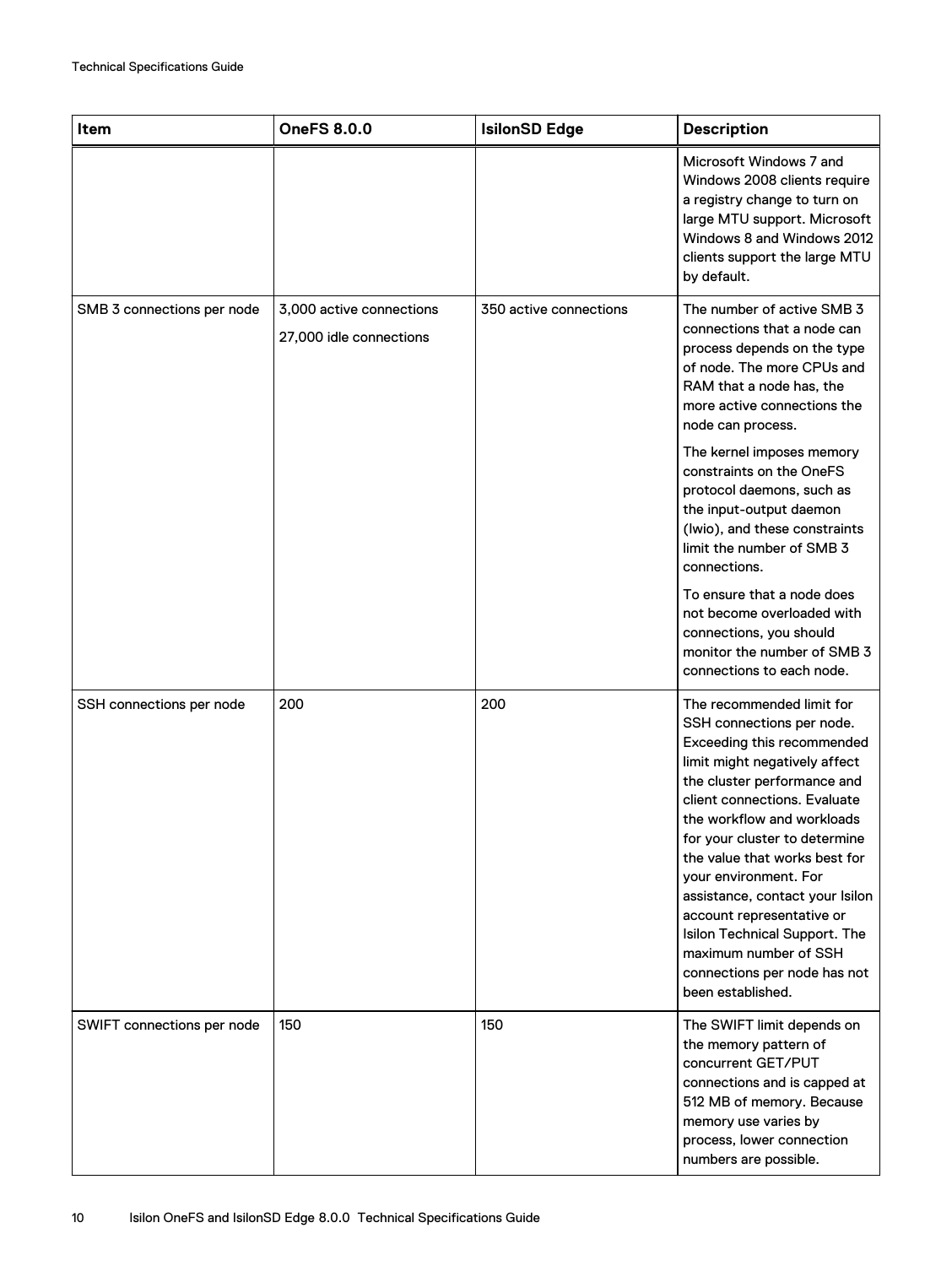<span id="page-10-0"></span>

| <b>Item</b>                 | <b>OneFS 8.0.0</b> | <b>IsilonSD Edge</b> | <b>Description</b>                                                                        |
|-----------------------------|--------------------|----------------------|-------------------------------------------------------------------------------------------|
| SWIFT objects per container | 10.000             | 10,000               | The number of objects that<br>can be listed in a container<br><b>GET or HEAD request.</b> |

# **File system guidelines**

This section presents guidelines for configuring the OneFS file system.

| Item                               | <b>OneFS 8.0.0</b> | <b>IsilonSD Edge</b> | <b>Description</b>                                                                                                                                                                                                                                                                                                                                                                                                                   |
|------------------------------------|--------------------|----------------------|--------------------------------------------------------------------------------------------------------------------------------------------------------------------------------------------------------------------------------------------------------------------------------------------------------------------------------------------------------------------------------------------------------------------------------------|
| <b>Block size</b>                  | 8 KB               | 8KB                  | The maximum block size limit.<br>This limit cannot be changed.                                                                                                                                                                                                                                                                                                                                                                       |
| Cluster name length                | 40 characters      | 40 characters        | The maximum length for the<br>cluster name.                                                                                                                                                                                                                                                                                                                                                                                          |
| <b>Cluster size</b>                | 144 nodes          | 6 nodes              | The maximum number of<br>nodes that a cluster can have.                                                                                                                                                                                                                                                                                                                                                                              |
| Custom access pattern<br>templates | 5                  | 5                    | The limit for custom file-<br>system-tunable templates.<br>This limit is in addition to the<br>default templates of<br>"random," "streaming," and<br>"default."                                                                                                                                                                                                                                                                      |
| Directories per directory          | 100,000            | 100,000              | The recommended limit for<br>the number of directories in a<br>directory. Exceeding this<br>recommended limit might<br>negatively affect the cluster<br>performance and client<br>connections. Evaluate the<br>workflow and workloads for<br>your cluster to determine the<br>value that works best for your<br>environment. For assistance,<br>contact your Isilon account<br>representative or Isilon<br><b>Technical Support.</b> |
| Directory depth                    | 509                | 509                  | The recommended limit for<br>directory depths. Directory<br>depth is determined by the<br>maximum path length.<br>Exceeding this recommended<br>limit might negatively affect<br>the cluster performance and<br>client connections. Evaluate<br>the workflow and workloads<br>for your cluster to determine<br>the value that works best for<br>your environment. For<br>assistance, contact your Isilon                             |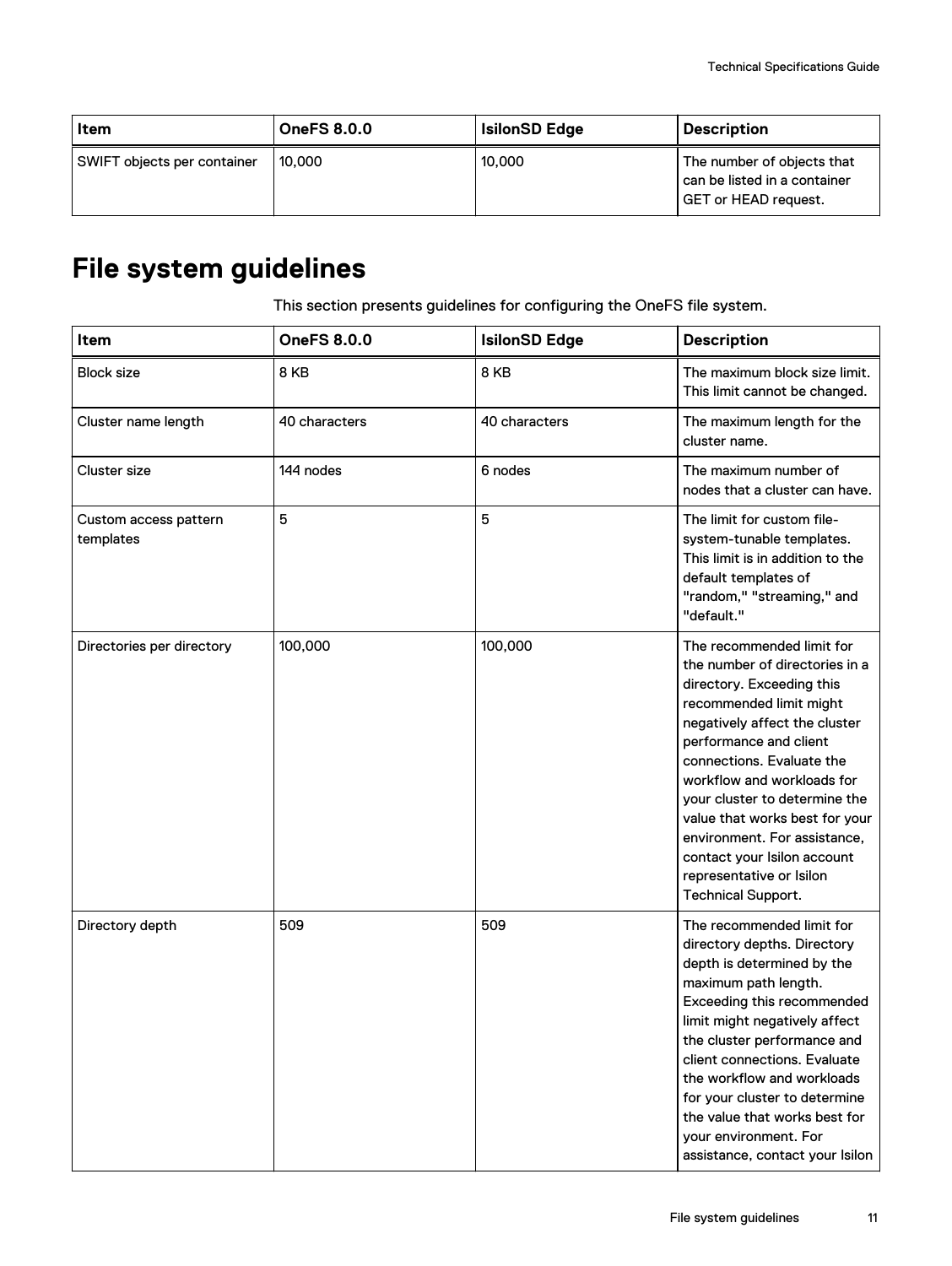| <b>Item</b>          | <b>OneFS 8.0.0</b> | <b>IsilonSD Edge</b> | <b>Description</b>                                                                                                                                                                                                                                                                                                                                                                                                                                                                                                                                                                                                                                                                                                                                         |
|----------------------|--------------------|----------------------|------------------------------------------------------------------------------------------------------------------------------------------------------------------------------------------------------------------------------------------------------------------------------------------------------------------------------------------------------------------------------------------------------------------------------------------------------------------------------------------------------------------------------------------------------------------------------------------------------------------------------------------------------------------------------------------------------------------------------------------------------------|
|                      |                    |                      | account representative or<br>Isilon Technical Support.                                                                                                                                                                                                                                                                                                                                                                                                                                                                                                                                                                                                                                                                                                     |
| Disk pools           | 40                 | 40                   | The recommended limit for<br>the number of disk pools. The<br>number of disk pools in the<br>cluster is limited by the<br>maximum number of node<br>pools in the cluster and the<br>type of nodes in those node<br>pools. For information about<br>disk pools, node pools, and<br>tiers, see the white paper<br><b>Next-Generation Storage</b><br><b>Tiering with EMC Isilon</b><br>SmartPools. Exceeding this<br>recommended limit might<br>negatively affect the cluster<br>performance and client<br>connections. Evaluate the<br>workflow and workloads for<br>your cluster to determine the<br>value that works best for your<br>environment. For assistance,<br>contact your Isilon account<br>representative or Isilon<br><b>Technical Support.</b> |
| FEC protection       | 4                  | 4                    | The following FEC options are<br>supported: +1n, +2n, +2d:1n,<br>+3d:1n, +3d:1n1d, +3n, +4d:1n,<br>$+4d:2n, +4n.$                                                                                                                                                                                                                                                                                                                                                                                                                                                                                                                                                                                                                                          |
|                      |                    |                      | OneFS protection is defined<br>at the node pool level. A<br>cluster with multiple node<br>pools can have multiple<br>protection schemes<br>simultaneously. For<br>information about disk pools,<br>node pools, and tiers, see the<br>white paper Next-Generation<br><b>Storage Tiering with EMC</b><br><b>Isilon SmartPools.</b>                                                                                                                                                                                                                                                                                                                                                                                                                           |
| Mirrored protection  | 8x (maximum)       | 8x (maximum)         | Mirroring options from 2x to<br>8x are supported. The<br>recommended value depends<br>on the cluster size.                                                                                                                                                                                                                                                                                                                                                                                                                                                                                                                                                                                                                                                 |
| File clones per file | 32,766             | 32,766               | The maximum number of<br>references for a single block<br>in a shadow store. When the<br>limit for file clones per file is<br>exceeded, a new shadow<br>store is created.                                                                                                                                                                                                                                                                                                                                                                                                                                                                                                                                                                                  |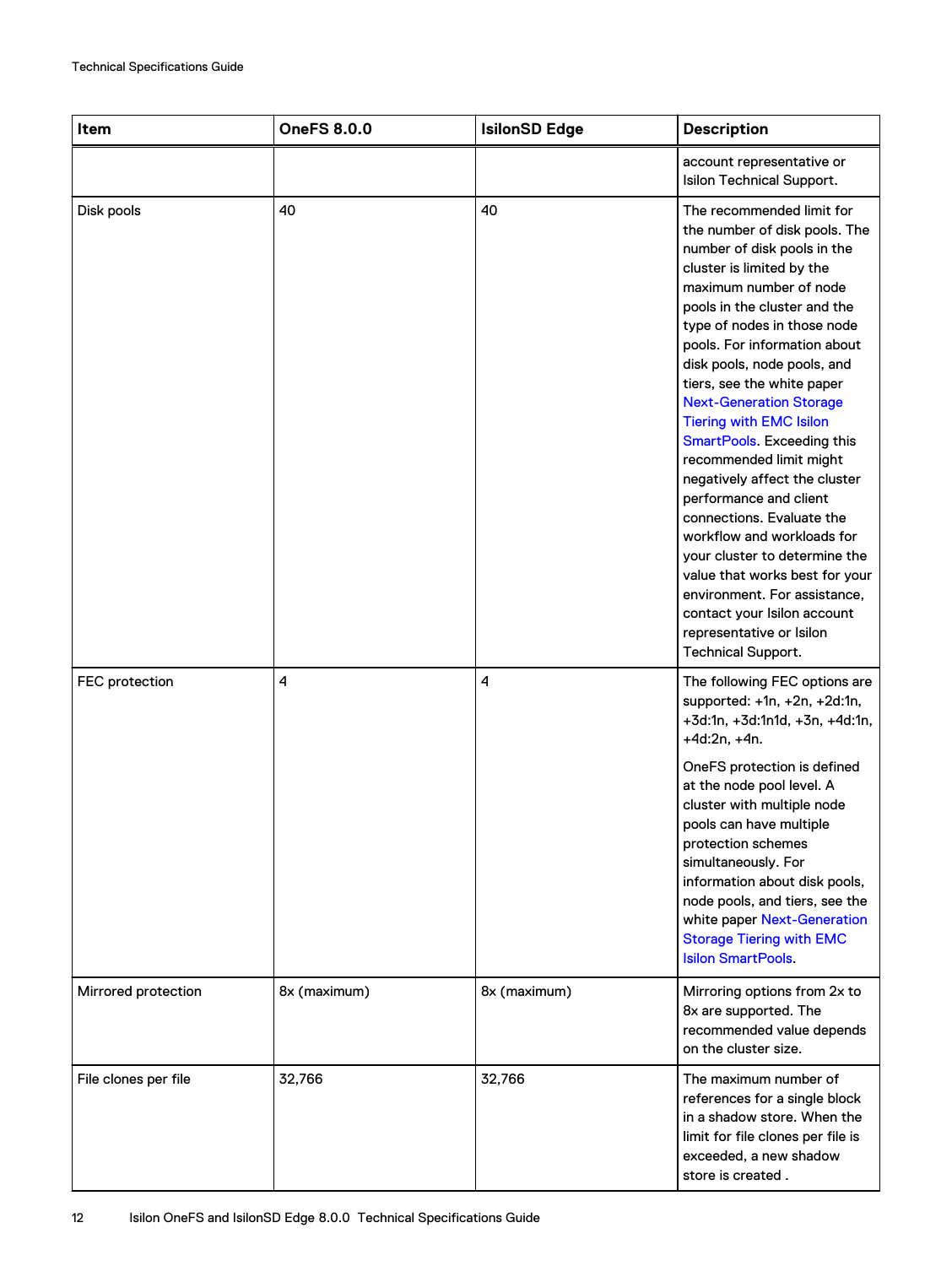| Item                | <b>OneFS 8.0.0</b> | <b>IsilonSD Edge</b> | <b>Description</b>                                                                                                                                                                                                                                                                                                                                                                                                    |
|---------------------|--------------------|----------------------|-----------------------------------------------------------------------------------------------------------------------------------------------------------------------------------------------------------------------------------------------------------------------------------------------------------------------------------------------------------------------------------------------------------------------|
| File name length    | 255 bytes          | 255 bytes            | Most Unicode character<br>encodings, such as UTF-8,<br>specify that a character can<br>have multiple bytes. UTF-8<br>can have up to 4 bytes per<br>character. As a result, the<br>255 bytes in a file name can<br>range from 63 characters to<br>255 characters. The<br>characters in some languages,<br>such as Japanese, are likely to<br>have multiple bytes per<br>character. OneFS supports<br>UTF-8 by default, |
| File size           | 4 TB               | 4 TB                 | The maximum size for a file.<br>Files larger than 1 TB can<br>negatively affect job engine<br>performance.                                                                                                                                                                                                                                                                                                            |
| File system size    | 66 PB              | 36 TB                | The maximum capacity for<br>the file system.<br>The capacity size does not<br>include overhead for the<br>OneFS operating system, the                                                                                                                                                                                                                                                                                 |
|                     |                    |                      | file system, or data<br>protection.                                                                                                                                                                                                                                                                                                                                                                                   |
| Files per directory | 1,000,000          | 1,000,000            | The recommended limit for<br>files per directory. Exceeding<br>this recommended limit might<br>negatively affect the cluster<br>performance and client<br>connections. Evaluate the<br>workflow and workloads for<br>your cluster to determine the<br>value that works best for your<br>environment. For assistance,<br>contact your Isilon account<br>representative or Isilon<br><b>Technical Support.</b>          |
|                     |                    |                      | To improve performance<br>when managing large<br>numbers of files in a single<br>directory, use nodes that<br>have solid-state drives<br>(SSDs).                                                                                                                                                                                                                                                                      |
| Hard links per file | 1,000              | 1,000                | The default and maximum<br>number of hard links per file.<br>You can set the maximum<br>number of hard links per file<br>with the<br>efs.ifm.max links                                                                                                                                                                                                                                                                |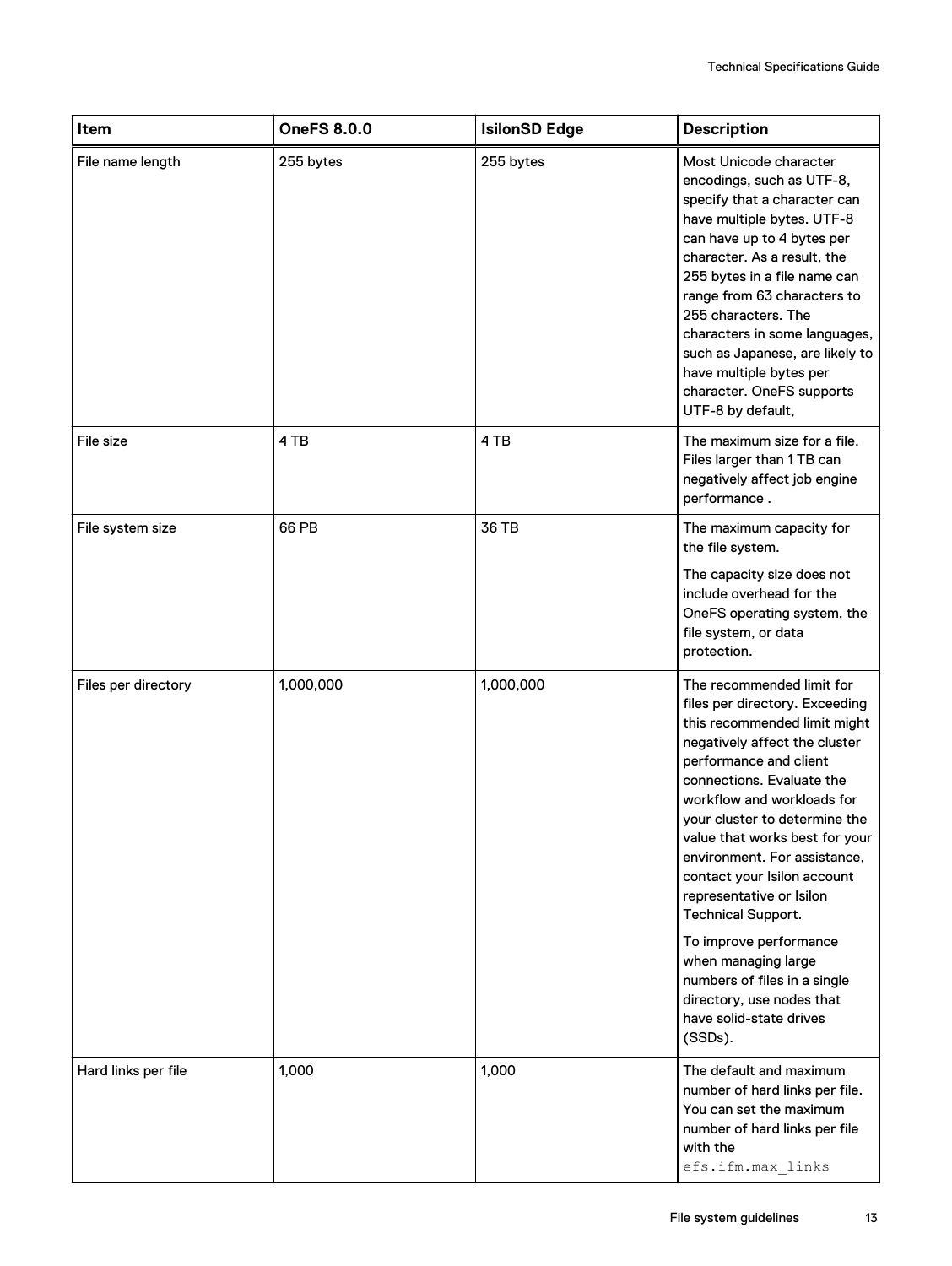| <b>Item</b>                           | <b>OneFS 8.0.0</b> | <b>IsilonSD Edge</b> | <b>Description</b>                                                                                                                                                                                                                                  |
|---------------------------------------|--------------------|----------------------|-----------------------------------------------------------------------------------------------------------------------------------------------------------------------------------------------------------------------------------------------------|
|                                       |                    |                      | system control. Setting the<br>number higher than the<br>default value can slow<br>snapshot operations and file<br>deletions. For more<br>information, see the EMC<br>Isilon knowledge base article<br>447064, OneFS: Sysctl:<br>efs.ifm.max_links. |
| Inodes per cluster                    | <b>Billions</b>    | <b>Billions</b>      | OneFS dynamically allocates<br>new inodes from free file<br>system blocks. The maximum<br>number of possible inodes<br>depends on the number and<br>density of nodes in the<br>cluster, as expressed by the<br>following formulas:                  |
|                                       |                    |                      | 4Kn drives: ((number of<br>$\bullet$<br>nodes in the cluster) *<br>(node raw TB) * 1000^4<br>* .99) / (8192 * (number<br>of inode mirrors))                                                                                                         |
|                                       |                    |                      | 512n drives: ((number of<br>$\bullet$<br>nodes in the cluster) *<br>(node raw TB) * 1000^4<br>* .73) / (512 * (number<br>of inode mirrors))                                                                                                         |
|                                       |                    |                      | See the guideline for files per<br>directory. The limit for files<br>per directory can limit the<br>number of files that the<br>system can store.                                                                                                   |
| <b>Logical Node Numbers</b><br>(LNNs) | 144                | 144                  | The limit for logical node<br>numbers.                                                                                                                                                                                                              |
| Node pools per cluster                | 10 <sup>°</sup>    | $\mathbf{1}$         | The recommended and<br>maximum limits for node pools<br>per cluster. The number of<br>node pools that can be<br>created is limited by the<br>number of nodes in the<br>cluster.                                                                     |
| Open files per node                   | 315,000            | 315,000              | The maximum number of open<br>files per node depends on the<br>maximum number of vnodes<br>that are available on the node.<br>The amount of available<br>vnodes depends on how much<br>RAM the node has. The<br>maximum number of open              |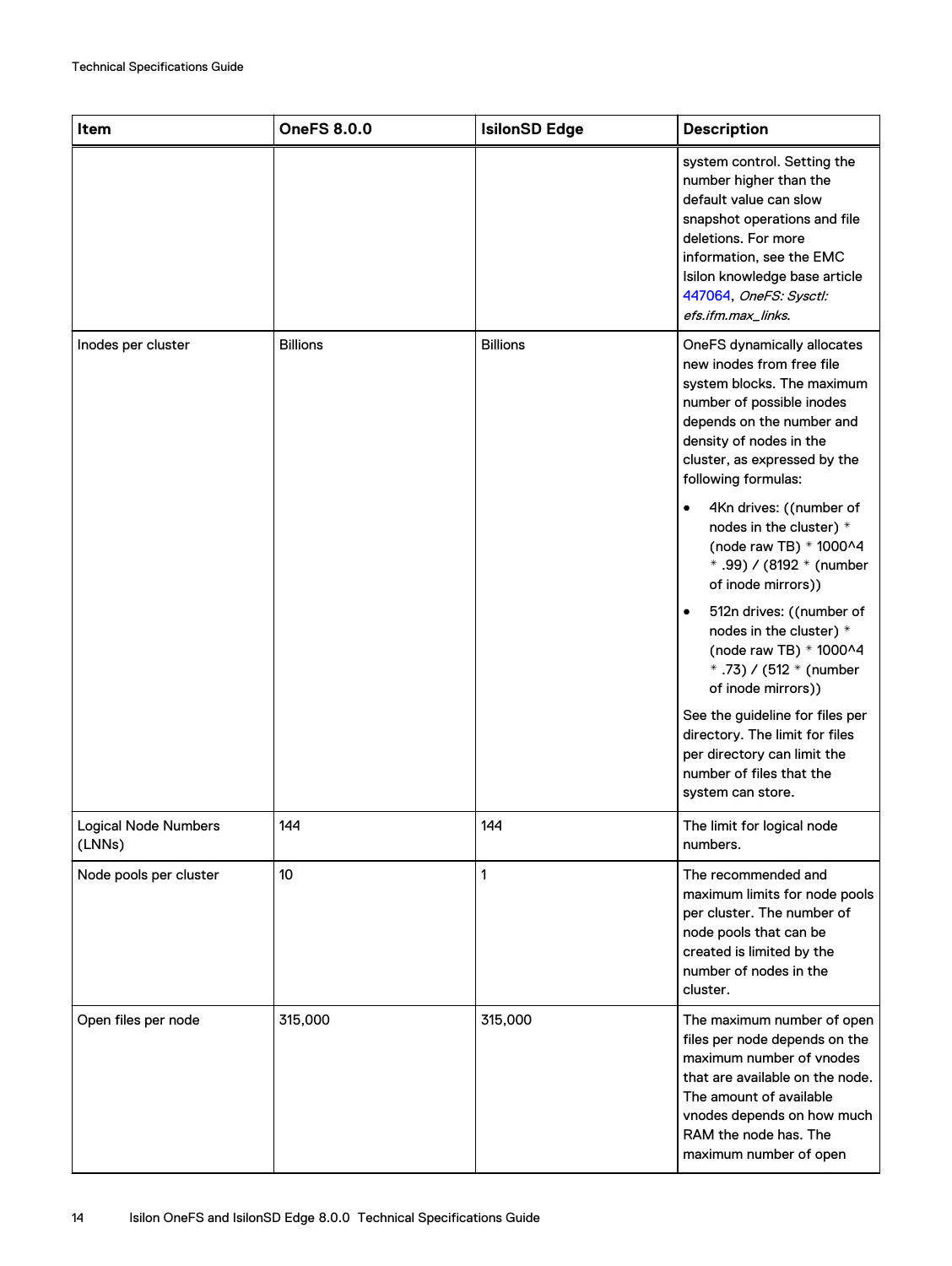| Item                | <b>OneFS 8.0.0</b> | <b>IsilonSD Edge</b> | <b>Description</b>                                                                                                                                                                                                                                                                                                                                                                                                                                                                                                                       |
|---------------------|--------------------|----------------------|------------------------------------------------------------------------------------------------------------------------------------------------------------------------------------------------------------------------------------------------------------------------------------------------------------------------------------------------------------------------------------------------------------------------------------------------------------------------------------------------------------------------------------------|
|                     |                    |                      | files per node is 90% of the<br>maximum number of vnodes<br>on that node, as expressed in<br>the following formula:                                                                                                                                                                                                                                                                                                                                                                                                                      |
|                     |                    |                      | $kern.maxfiles =$<br>kern.maxvnodes * .9                                                                                                                                                                                                                                                                                                                                                                                                                                                                                                 |
|                     |                    |                      | The OneFS protocol<br>daemons, such as the input-<br>output daemon (Iwio), might<br>impose additional constraints<br>on the number of files that a<br>node can have open. The<br>protocol daemons typically<br>impose such constraints<br>because the kernel places<br>limits on per-process memory<br>consumption.                                                                                                                                                                                                                      |
| Path length         | $1,023$ bytes      | 1,023 bytes          | The maximum length for a<br>pathname. The length is the<br>maximum length of a<br>directory path that can be<br>passed into a system call; it<br>does not represent the<br>absolute depth of nested<br>directories.<br>Shorter path and file names<br>require fewer lookup<br>operations. As a best<br>practice, keep your path and<br>file names as short as<br>possible, especially in<br>workflows that include many<br>lookups. NDMP cannot back<br>up files that have a path<br>length greater than the<br>maximum character limit. |
| Device IDs          | 65,535             | 65,535               | Device IDs are unique<br>identifiers for nodes. Device<br>IDs are not reused when<br>nodes are replaced. To reach<br>the limit of Device IDs in a<br>three-node cluster, you must<br>replace nodes 65,532 times.                                                                                                                                                                                                                                                                                                                         |
| User attribute keys | 16                 | 16                   | The limit of attribute keys<br>that can be created within<br>any file system object.<br>The user attribute term refers<br>to custom file system<br>metadata that the FreeBSD                                                                                                                                                                                                                                                                                                                                                             |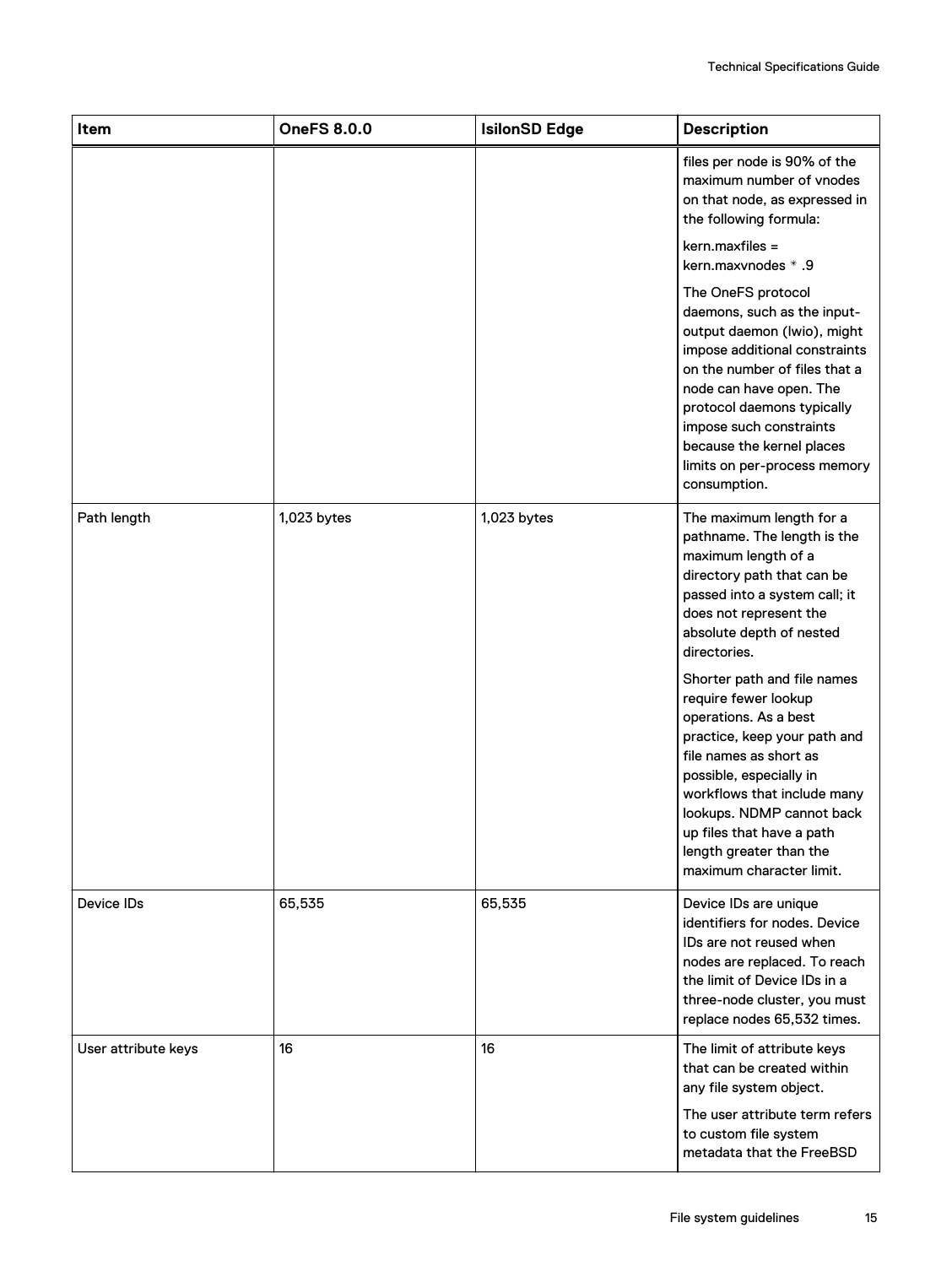<span id="page-15-0"></span>

| ltem                      | <b>OneFS 8.0.0</b> | <b>IsilonSD Edge</b> | <b>Description</b>                                                                                                                                                                                                                                                |
|---------------------------|--------------------|----------------------|-------------------------------------------------------------------------------------------------------------------------------------------------------------------------------------------------------------------------------------------------------------------|
|                           |                    |                      | extattr API creates. These<br>extended attribute data types<br>can be acted on by<br>SmartPools, for example, by<br>choosing the File<br>Attribute file pool policy<br>filter. Extended attributes<br>exist as "name=value" pairs<br>within a file system object. |
| User attribute key size   | 24 bytes           | 24 bytes             | The limit size for the user<br>attribute key.                                                                                                                                                                                                                     |
| User attribute value size | 128 bytes          | 128 bytes            | The limit size for the user<br>attribute value.                                                                                                                                                                                                                   |
| User attribute total size | 1KB                | 1 KB                 | The limit for the size of the<br>custom metadata that is<br>associated with the file<br>system object.                                                                                                                                                            |

# **Authentication, identity management, and access control guidelines**

This section presents guidelines for configuring directory services and OneFS access zones.

| <b>Item</b>  | <b>OneFS 8.0.0</b> | <b>IsilonSD Edge</b> | <b>Description</b>                                                                                                                                                                                                                                                                                                                                                                                                                                      |
|--------------|--------------------|----------------------|---------------------------------------------------------------------------------------------------------------------------------------------------------------------------------------------------------------------------------------------------------------------------------------------------------------------------------------------------------------------------------------------------------------------------------------------------------|
| Access zones | 50                 | 50                   | The recommended limit for<br>access zones. Exceeding this<br>recommended limit might<br>negatively affect the cluster<br>performance and client<br>connections. Evaluate the<br>workflow and workloads for<br>your cluster to determine the<br>value that works best for your<br>environment. For assistance,<br>contact your Isilon account<br>representative or Isilon<br><b>Technical Support. The</b><br>maximum limit has not been<br>established. |
| ACEs per ACL | 1,000              | 1.000                | The limit for Access Control<br>Entries (ACEs) per Access<br>Control List (ACL). ACEs are<br>stored and evaluated linearly.<br>Large numbers of ACEs per<br>ACLs increase the number of<br>authorization checks that<br>must be performed, which                                                                                                                                                                                                        |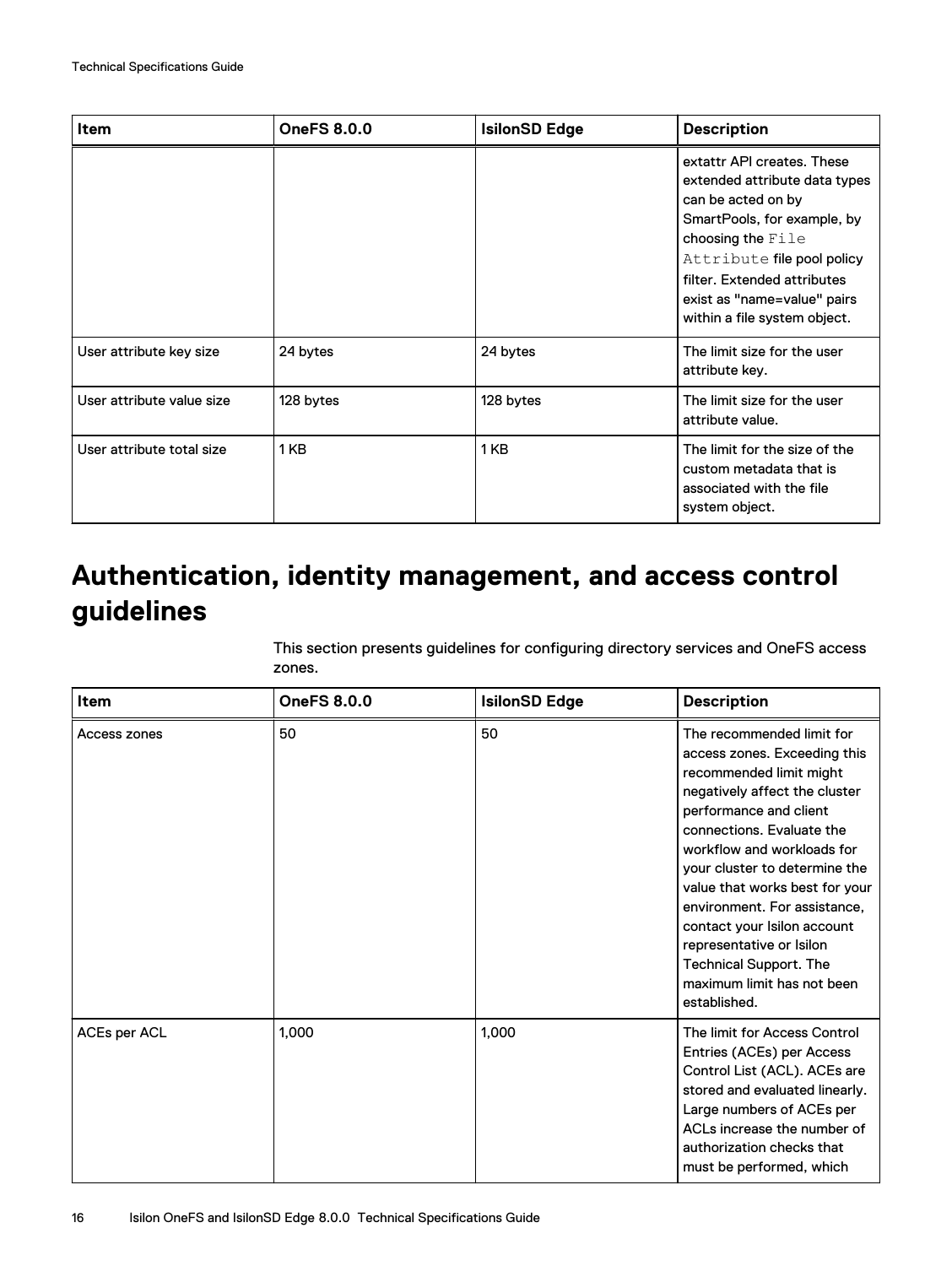| Item                                         | <b>OneFS 8.0.0</b> | <b>IsilonSD Edge</b> | <b>Description</b>                                                                                                                                                                                                                                                                                                                                                                                         |
|----------------------------------------------|--------------------|----------------------|------------------------------------------------------------------------------------------------------------------------------------------------------------------------------------------------------------------------------------------------------------------------------------------------------------------------------------------------------------------------------------------------------------|
|                                              |                    |                      | might negatively affect<br>system performance.                                                                                                                                                                                                                                                                                                                                                             |
| Kerberos token size                          | 64 KB              | <b>64 KB</b>         | The size limit for the Kerberos<br>token.                                                                                                                                                                                                                                                                                                                                                                  |
| <b>LDAP</b> domains                          | 50                 | 50                   | The recommended limit for<br><b>Lightweight Directory Access</b><br>Protocol (LDAP) domains.<br>This guideline represents<br>unique LDAP domains. See<br>the entry for access zones.                                                                                                                                                                                                                       |
| Local groups (per cluster)                   | 25,000             | 25,000               | The recommended limit for<br>local groups per cluster.<br>Exceeding this recommended<br>limit might negatively affect<br>the cluster performance and<br>client connections. Evaluate<br>the workflow and workloads<br>for your cluster to determine<br>the value that works best for<br>your environment. For<br>assistance, contact your Isilon<br>account representative or<br>Isilon Technical Support. |
| Local users (per cluster)                    | 25,000             | 25,000               | The recommended limit for<br>local users per cluster.<br>Exceeding this recommended<br>limit might negatively affect<br>the cluster performance and<br>client connections. Evaluate<br>the workflow and workloads<br>for your cluster to determine<br>the value that works best for<br>your environment. For<br>assistance, contact your Isilon<br>account representative or<br>Isilon Technical Support.  |
| <b>Microsoft Active Directory</b><br>domains | 50                 | 50                   | The recommended limit for<br>Active Directory domains. See<br>the entry for access zones.                                                                                                                                                                                                                                                                                                                  |
| NIS domains                                  | 50                 | 50                   | The recommended limit for<br><b>Network Information Service</b><br>(NIS) domains. The guideline<br>represents unique NIS<br>domains. See the entry for<br>access zones. Although you<br>can specify multiple NIS<br>domains in an access zone,<br>NFS users benefit only from<br>the NIS configuration that is                                                                                             |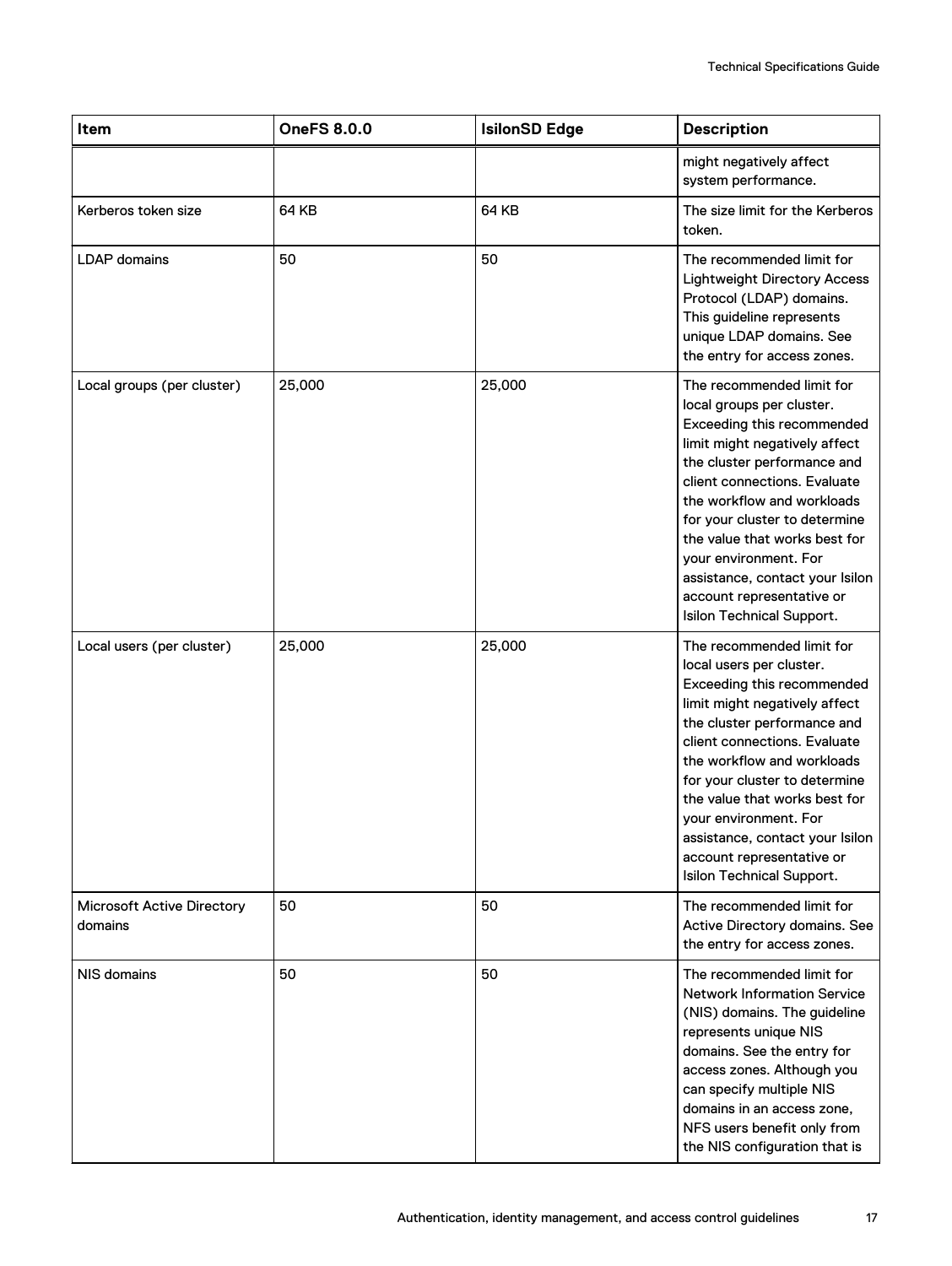<span id="page-17-0"></span>

| Item              | <b>OneFS 8.0.0</b> | <b>IsilonSD Edge</b> | <b>Description</b>                                                                                                                                                                                                                                                                                                                                                                                                                                                                   |
|-------------------|--------------------|----------------------|--------------------------------------------------------------------------------------------------------------------------------------------------------------------------------------------------------------------------------------------------------------------------------------------------------------------------------------------------------------------------------------------------------------------------------------------------------------------------------------|
|                   |                    |                      | defined in the system access<br>zone.                                                                                                                                                                                                                                                                                                                                                                                                                                                |
| <b>RBAC</b> roles | 200                | 200                  | The recommended limit for<br>role-based access control<br>(RBAC) roles. Exceeding this<br>recommended limit might<br>negatively affect the cluster<br>performance and client<br>connections. Evaluate the<br>workflow and workloads for<br>your cluster to determine the<br>value that works best for your<br>environment. For assistance,<br>contact your Isilon account<br>representative or Isilon<br><b>Technical Support. The</b><br>maximum limit has not been<br>established. |
| User mapper rules | 1,000              | 1,000                | The recommended limit for<br>user mapper rules. Exceeding<br>this recommended limit might<br>negatively affect the cluster<br>performance and client<br>connections. Evaluate the<br>workflow and workloads for<br>your cluster to determine the<br>value that works best for your<br>environment. For assistance,<br>contact your Isilon account<br>representative or Isilon<br><b>Technical Support. The</b><br>maximum limit has not been<br>established.                         |

# **OneFS software module guidelines**

This section presents guidelines for configuring OneFS software modules.

| <b>Item</b>          | <b>OneFS 8.0.0</b> | <b>IsilonSD Edge</b> | <b>Description</b>                                                                                                                                                                                                                                                                                                                                |
|----------------------|--------------------|----------------------|---------------------------------------------------------------------------------------------------------------------------------------------------------------------------------------------------------------------------------------------------------------------------------------------------------------------------------------------------|
| Antivirus: file size | $2$ GB             | $2$ GB               | The recommended file size<br>limit for antivirus scans.<br>Exceeding this recommended<br>limit might negatively affect<br>the cluster performance and<br>client connections. Evaluate<br>the workflow and workloads<br>for your cluster to determine<br>the value that works best for<br>your environment. For<br>assistance, contact your Isilon |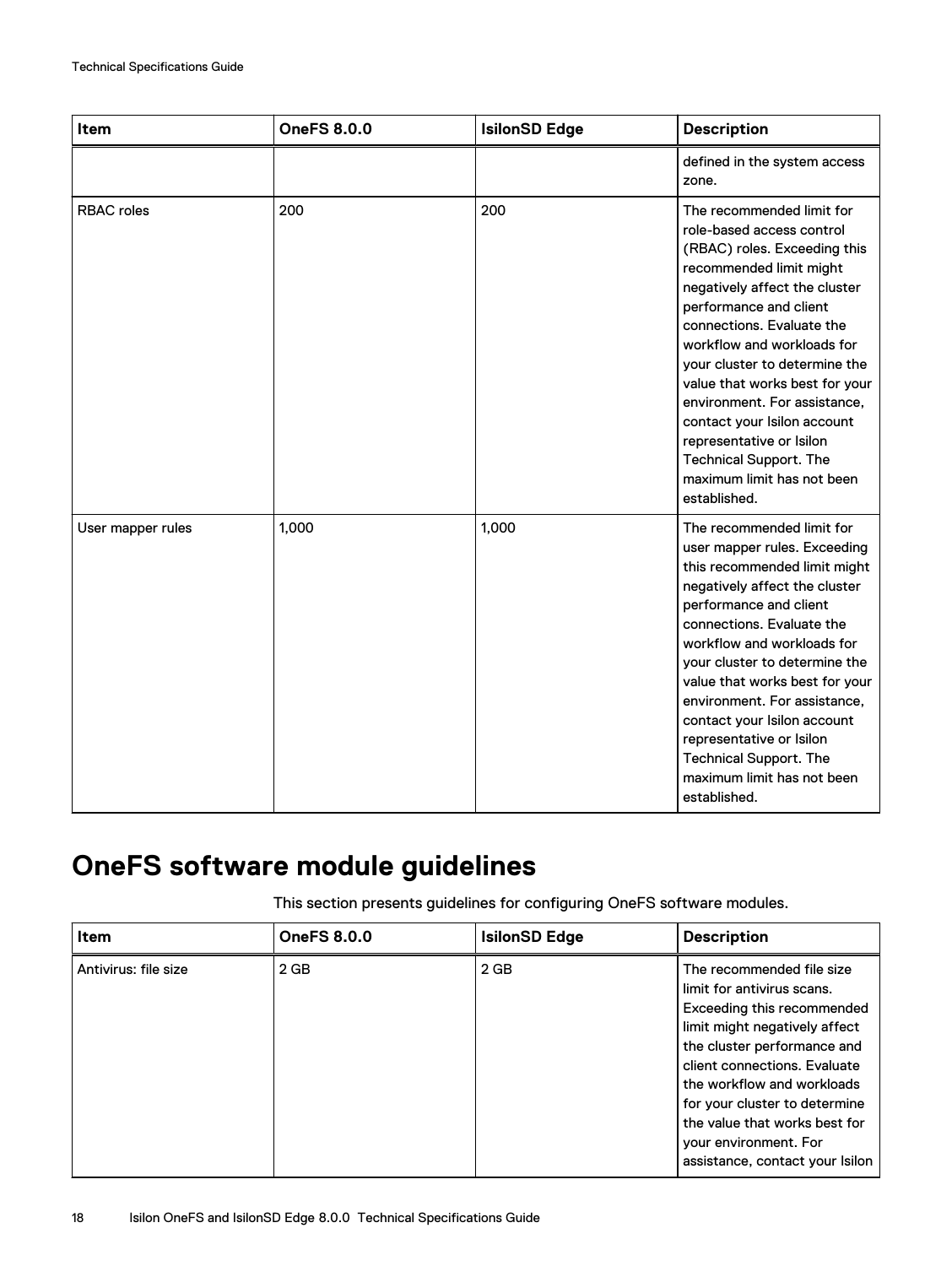| Item                               | <b>OneFS 8.0.0</b>                                                      | <b>IsilonSD Edge</b>                                                    | <b>Description</b>                                                                                                                                                                                                                                                                                                   |
|------------------------------------|-------------------------------------------------------------------------|-------------------------------------------------------------------------|----------------------------------------------------------------------------------------------------------------------------------------------------------------------------------------------------------------------------------------------------------------------------------------------------------------------|
|                                    |                                                                         |                                                                         | account representative or<br>Isilon Technical Support.                                                                                                                                                                                                                                                               |
| Audit: CEE servers                 | 1 (max) audit server per node<br>100 (max) audit servers per<br>cluster | 1 (max) audit server per node<br>100 (max) audit servers per<br>cluster | OneFS must ping all the<br><b>Common Event Enabler</b><br>(CEE) servers within a single<br>heartbeat window. The<br>number of servers that can be<br>contacted and that can<br>respond during the window is<br>estimated to be 100. The<br>network topology and cluster<br>bandwidth might require a<br>lower limit. |
| Audit: log expiration              | Never                                                                   | Never                                                                   | Log files are kept indefinitely.<br>Monitor the size and quantity<br>of the log files on the cluster.<br>If space on the cluster is<br>limited, delete or move the log<br>files.                                                                                                                                     |
| Audit: log file size               | 1 <sub>GB</sub>                                                         | 1 <sub>GB</sub>                                                         | The size limit for a log file.<br>When a log file reaches the<br>maximum size, the log file is<br>closed and a new log file is<br>created. Monitor the size and<br>quantity of the log files on the<br>cluster. If space on the<br>cluster is limited, delete or<br>move the log files.                              |
| CloudPools: account name           | 768 characters                                                          | 768 characters                                                          | The maximum length for a<br>CloudPool account name.                                                                                                                                                                                                                                                                  |
| CloudPools: account user<br>name   | Limit is set by service<br>provider                                     | Limit is set by service<br>provider                                     | The maximum length for a<br>CloudPool account user<br>name. This limit is set by the<br>service provider. Check with<br>your cloud provider for more<br>information.                                                                                                                                                 |
| CloudPools: account<br>password    | 255 characters                                                          | 255 characters                                                          | The maximum length for a<br>CloudPool account password.                                                                                                                                                                                                                                                              |
| CloudPools: pool name              | 768 characters                                                          | 768 characters                                                          | The maximum length for a<br>CloudPool name                                                                                                                                                                                                                                                                           |
| CloudPools: vendor name            | 2048 characters                                                         | 2048 characters                                                         | The maximum length for a<br>CloudPool vendor name.                                                                                                                                                                                                                                                                   |
| CloudPools: description            | 4096 characters                                                         | 4096 characters                                                         | The maximum length for a<br>CloudPool description.                                                                                                                                                                                                                                                                   |
| CloudPools: accounts to tier<br>to | 256 accounts                                                            | 256 accounts<br>30 active accounts                                      | The maximum number of<br>accounts that a CloudPool<br>account can tier to. The<br>number of accounts that can                                                                                                                                                                                                        |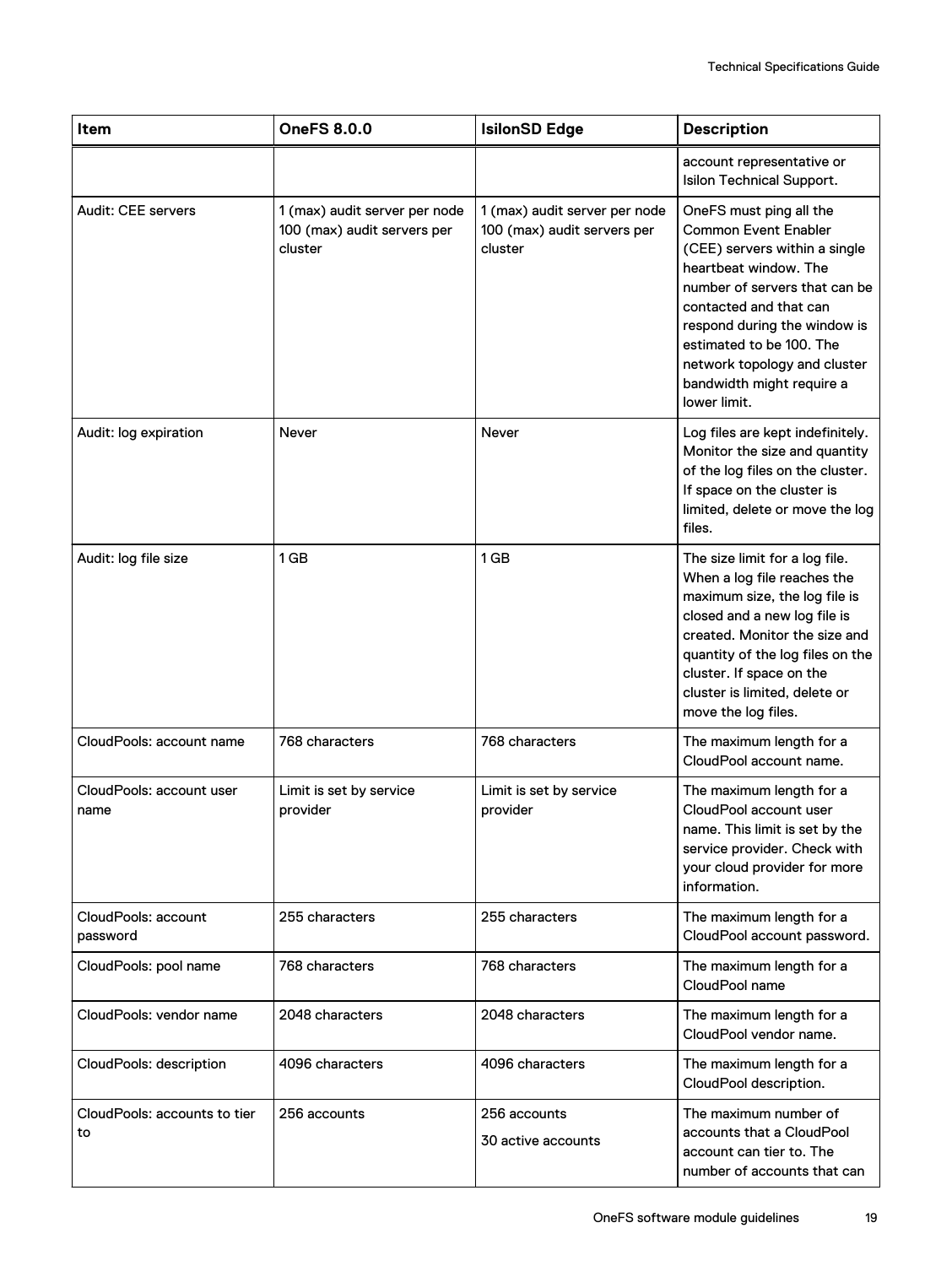| Item                                                            | <b>OneFS 8.0.0</b>                  | <b>IsilonSD Edge</b>                | <b>Description</b>                                                                                                                                                                                                                                                                                                                                                                                          |
|-----------------------------------------------------------------|-------------------------------------|-------------------------------------|-------------------------------------------------------------------------------------------------------------------------------------------------------------------------------------------------------------------------------------------------------------------------------------------------------------------------------------------------------------------------------------------------------------|
|                                                                 |                                     |                                     | be active is limited by the<br>maximum number of file pool<br>policies.                                                                                                                                                                                                                                                                                                                                     |
| <b>CloudPools: Containers in</b><br>cloud                       | Limit is set by service<br>provider | Limit is set by service<br>provider | The maximum number of<br>containers in the cloud. This<br>limit is set by the service<br>provider. Check with your<br>cloud provider for more<br>information.                                                                                                                                                                                                                                               |
| CloudPools: cloud container<br>size                             | Limit is set by service<br>provider | Limit is set by service<br>provider | The size of the cloud<br>container. This limit is set by<br>the service provider. Check<br>with your cloud provider for<br>more information.                                                                                                                                                                                                                                                                |
| CloudPools: storage size per<br>CloudPool account               | Limit is set by service<br>provider | Limit is set by service<br>provider | The storage size for a<br>CloudPool account. This limit<br>is set by the service provider.<br>Check with your cloud<br>provider for more information.                                                                                                                                                                                                                                                       |
| CloudPools: file size tiered to<br>cloud                        | 4 TB                                | 1 TB                                | The size of files that can be<br>archived to the cloud and<br>retrieved from the cloud. This<br>limit is set by the service<br>provider. Check with your<br>cloud provider for more<br>information.                                                                                                                                                                                                         |
| File pool policies: AND and OR<br>conditions                    | l 3 ORs and 5 ANDs                  | 3 ORs and 5 ANDs                    | A file pool policy can have 3<br>OR disjunctions, and each<br>term joined by the ORs can<br>contain at most 5 ANDs. For<br>example: (A and B and C and<br>D and E) or (F and G and H<br>and I and J) or (K and L and M<br>and N and O).                                                                                                                                                                     |
| File pool policies: number of<br>file pool policies per cluster | 30                                  | 30                                  | The recommended limit for<br>file policies per cluster.<br>Exceeding this recommended<br>limit might negatively affect<br>the cluster performance and<br>client connections. Evaluate<br>the workflow and workloads<br>for your cluster to determine<br>the value that works best for<br>your environment. For<br>assistance, contact your Isilon<br>account representative or<br>Isilon Technical Support. |
| InsightIQ: monitored clusters                                   | 8 clusters                          | 8 clusters                          | The number of clusters that<br>InsightIQ 3.0 and later can<br>monitor. If you are running a                                                                                                                                                                                                                                                                                                                 |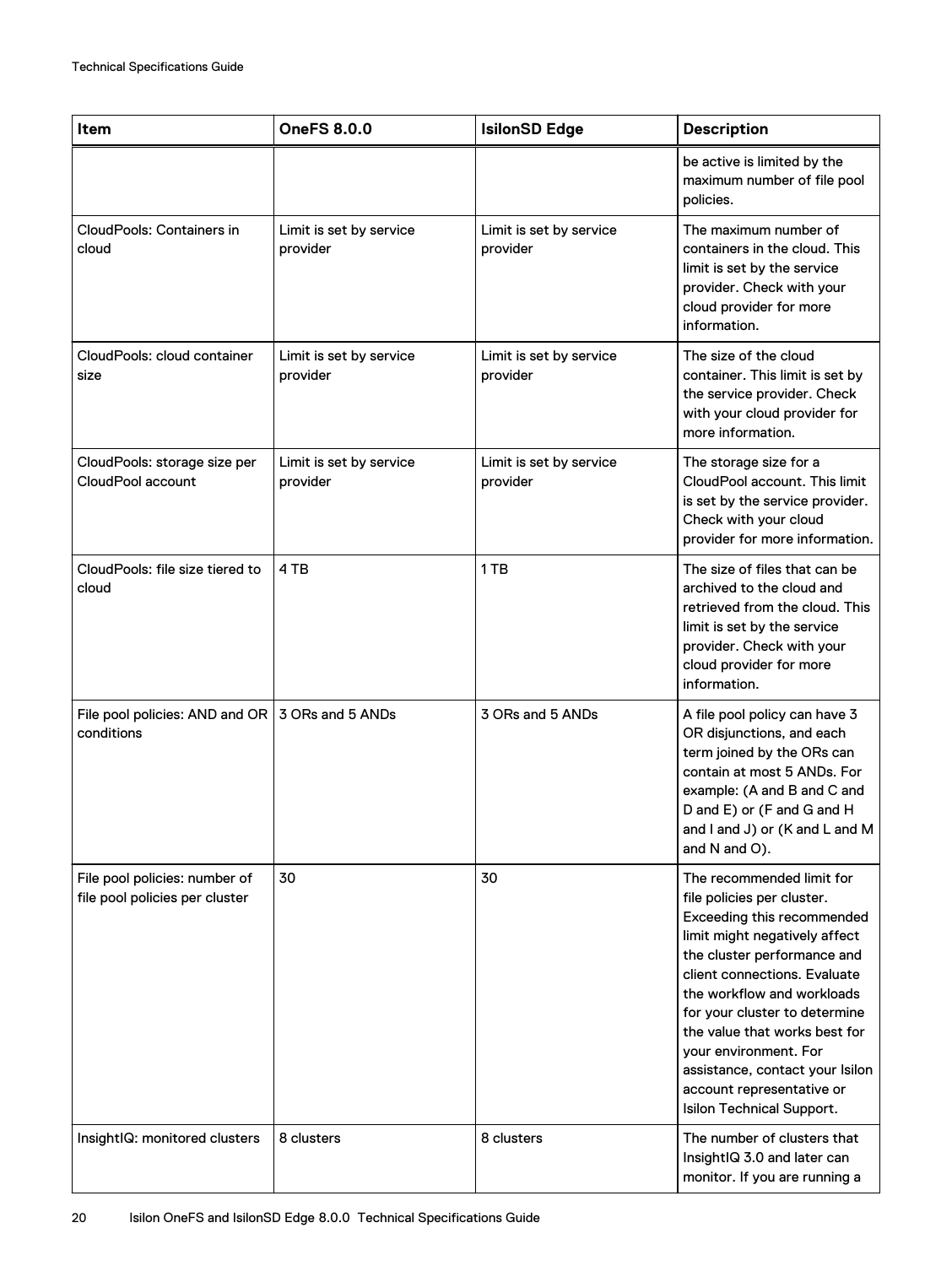| Item                                     | <b>OneFS 8.0.0</b>                                           | <b>IsilonSD Edge</b>                                         | <b>Description</b>                                                                                                                                                                                                                                                                                                                                                                                                           |
|------------------------------------------|--------------------------------------------------------------|--------------------------------------------------------------|------------------------------------------------------------------------------------------------------------------------------------------------------------------------------------------------------------------------------------------------------------------------------------------------------------------------------------------------------------------------------------------------------------------------------|
|                                          |                                                              |                                                              | different version of InsightIQ,<br>see the release notes for the<br>version of InsightIQ that you<br>are running. For more<br>information about InsightIQ,<br>see the InsightIQ -<br><b>Information Hub.</b>                                                                                                                                                                                                                 |
| InsightIQ: monitored nodes               | 80 nodes for one cluster; 150<br>nodes for multiple clusters | 80 nodes for one cluster; 150<br>nodes for multiple clusters | The number of nodes for one<br>cluster or multiple clusters<br>that InsightIQ 3.0 and later<br>can monitor. If you are<br>running a different version of<br>InsightIQ, see the release<br>notes for the version of<br>InsightIQ that you are<br>running. For more information<br>about InsightIQ, see the<br>InsightIQ - Information Hub.                                                                                    |
| Job Engine: concurrent jobs              | 3                                                            | 3                                                            | The number of concurrent<br>jobs that the Job Engine can<br>run. The limit does not include<br>jobs for striping or marking;<br>one job from each of those<br>categories can also run<br>concurrently. For more<br>information, see the EMC<br>Isilon Job Engine white paper.                                                                                                                                                |
| SmartDedupe: block size                  | 8 KB                                                         | 8 KB                                                         | SmartDedupe works on file<br>system blocks that are 8 KB.                                                                                                                                                                                                                                                                                                                                                                    |
| SmartDedupe: maximum<br>paths per policy | 10                                                           | 10                                                           | The recommended limit for<br>paths per policy for<br>SmartDedupe. Exceeding this<br>recommended limit might<br>negatively affect the cluster<br>performance and client<br>connections. Evaluate the<br>workflow and workloads for<br>your cluster to determine the<br>value that works best for your<br>environment. For assistance,<br>contact your Isilon account<br>representative or Isilon<br><b>Technical Support.</b> |
| SmartDedupe: minimum file<br>size        | 32 KB                                                        | 32 KB                                                        | The minimum file size that<br>SmartDedupe can process.<br>SmartDedupe will not de-<br>duplicate files that are smaller<br>than 32 KB.                                                                                                                                                                                                                                                                                        |
| SmartDedupe: shadow stores               | 32,000                                                       | 32,000                                                       | Each shadow store can have<br>32,000 pointers. This limit is                                                                                                                                                                                                                                                                                                                                                                 |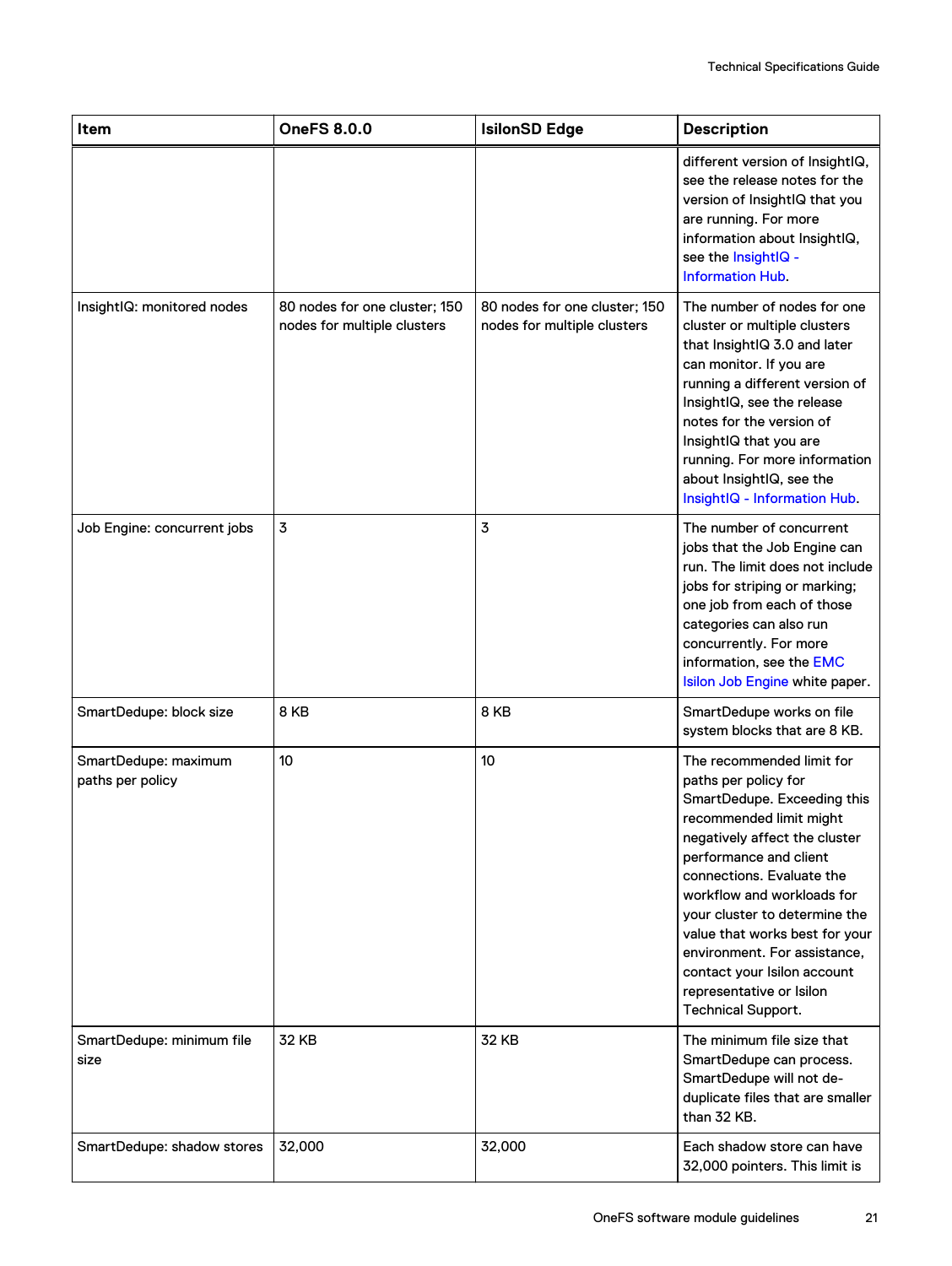| Item                                         | <b>OneFS 8.0.0</b> | <b>IsilonSD Edge</b> | <b>Description</b>                                                                                                                                                                                                                                                                                                                                                                                                                                                                                                                                                                                  |
|----------------------------------------------|--------------------|----------------------|-----------------------------------------------------------------------------------------------------------------------------------------------------------------------------------------------------------------------------------------------------------------------------------------------------------------------------------------------------------------------------------------------------------------------------------------------------------------------------------------------------------------------------------------------------------------------------------------------------|
|                                              |                    |                      | imposed by the kernel. The<br>OneFS shadow store is a<br>metadata structure that<br>references physical blocks to<br>decrease the physical storage<br>that is required to store data,<br>which maximizes storage<br>efficiency.                                                                                                                                                                                                                                                                                                                                                                     |
| <b>SmartPools: Tiers</b>                     | 5                  | 5                    | The recommended limit for<br>SmartPools tiers. Exceeding<br>this recommended limit might<br>negatively affect the cluster<br>performance and client<br>connections. Evaluate the<br>workflow and workloads for<br>your cluster to determine the<br>value that works best for your<br>environment. For assistance,<br>contact your Isilon account<br>representative or Isilon<br><b>Technical Support.</b>                                                                                                                                                                                           |
| SmartQuotas: directory depth                 | 509                | 509                  | The recommended limit for<br>directory depths for<br>SmartQuotas. Directory<br>depth is determined by the<br>maximum path length, which<br>is 1,023 characters. Directory<br>depths deeper than 275<br>directories might negatively<br>affect system performance.                                                                                                                                                                                                                                                                                                                                   |
| SmartQuotas: number of<br>quotas per cluster | 20,000             | 10,000               | The recommended limit for<br>quotas per cluster. If you have<br>more than 20,000 quotas, you<br>should use the command-line<br>interface to administer them.<br>The maximum number of<br>quotas per cluster has not<br>been established. Exceeding<br>this recommended limit might<br>negatively affect the cluster<br>performance and client<br>connections. Evaluate the<br>workflow and workloads for<br>your cluster to determine the<br>value that works best for your<br>environment. For assistance,<br>contact your Isilon account<br>representative or Isilon<br><b>Technical Support.</b> |
| SnapshotlQ: directory depth                  | 509                | 509                  | The recommended limit for<br>directory depths for                                                                                                                                                                                                                                                                                                                                                                                                                                                                                                                                                   |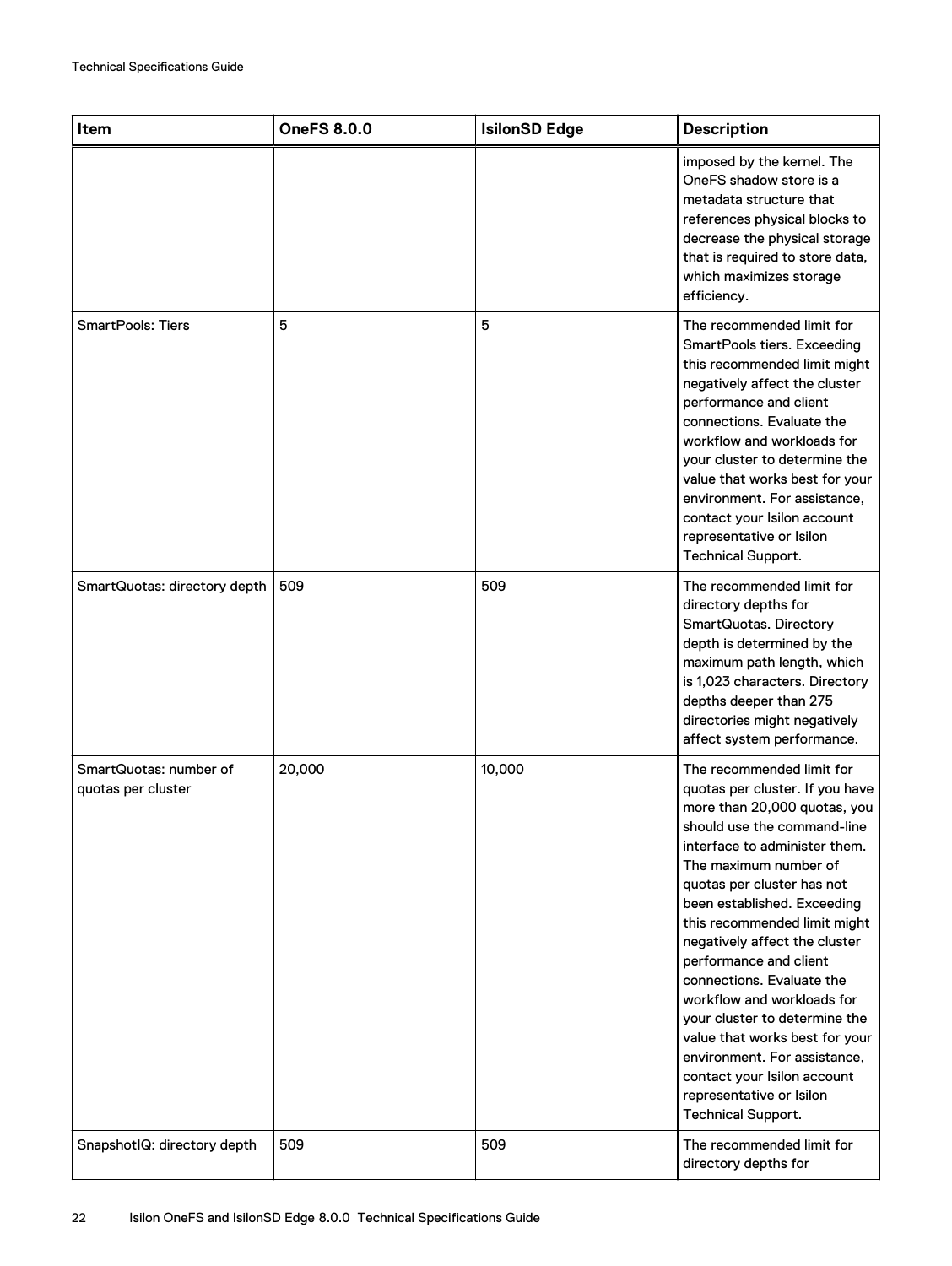| Item                               | <b>OneFS 8.0.0</b>                                                                                                          | <b>IsilonSD Edge</b>                                                                                                        | <b>Description</b>                                                                                                                                                                                                                                                                                                                                          |
|------------------------------------|-----------------------------------------------------------------------------------------------------------------------------|-----------------------------------------------------------------------------------------------------------------------------|-------------------------------------------------------------------------------------------------------------------------------------------------------------------------------------------------------------------------------------------------------------------------------------------------------------------------------------------------------------|
|                                    |                                                                                                                             |                                                                                                                             | SnapshotlQ. Directory depth<br>is determined by the<br>maximum path length, which<br>is 1,023 characters. Depths<br>deeper than 275 directories<br>might negatively affect the<br>cluster performance.                                                                                                                                                      |
| SnapshotIQ: number of<br>snapshots | 20,000                                                                                                                      | 20,000                                                                                                                      | The limit for snapshots per<br>cluster.                                                                                                                                                                                                                                                                                                                     |
| SynclQ: defined policies           | 1,000                                                                                                                       | 1,000                                                                                                                       | The recommended limit for<br>defined SynclQ policies. The<br>maximum limit of defined<br>policies has not been<br>established. If the number of<br>policies exceeds the<br>recommended limit, you<br>should keep in mind the<br>following effects:                                                                                                          |
|                                    |                                                                                                                             |                                                                                                                             | SynclQ is bound by the<br>$\bullet$<br>limit on the number of<br>concurrently running<br>policies. If many policies<br>are running on schedules,<br>the queue to run the jobs<br>might become so large<br>that OneFS can never<br>complete all the jobs in<br>the queue.                                                                                    |
|                                    |                                                                                                                             |                                                                                                                             | Each policy represents a<br>$\bullet$<br>set of snapshots on the<br>source and the<br>destination clusters. More<br>snapshots mean that<br>more jobs must run to<br>delete the snapshots, and<br>the increase in the<br>number of jobs can<br>negatively affect the<br>cluster performance.                                                                 |
| SynclQ: running policies           | 50 - for clusters with 4 or<br>more nodes OR 4 * number of<br>CPU cores per cluster - for<br>clusters with 3 or fewer nodes | 50 - for clusters with 4 or<br>more nodes OR 4 * number of<br>CPU cores per cluster - for<br>clusters with 3 or fewer nodes | The recommended limit of<br>running SynclQ policies. For<br>clusters with 3 or fewer<br>nodes, the limit depends on<br>the number of CPU cores per<br>node. There can be one<br>worker per CPU core, with<br>each worker running 4<br>policies. The recommended<br>limit for smaller clusters is: 4<br>* number of CPU cores per<br>cluster. Exceeding this |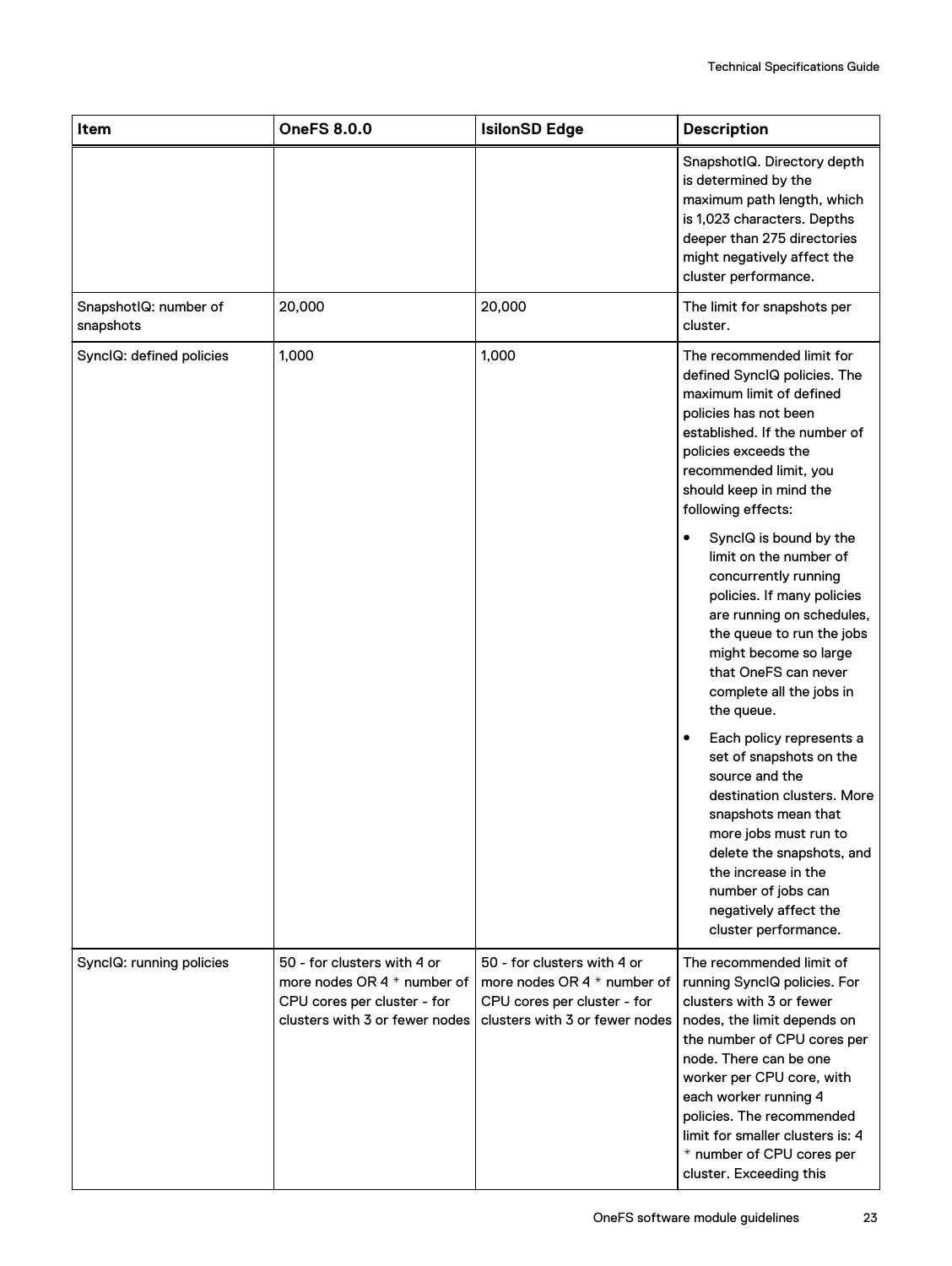<span id="page-23-0"></span>

| Item                                         | <b>OneFS 8.0.0</b> | <b>IsilonSD Edge</b> | <b>Description</b>                                                                                                                                                                                                                                                                                                                                                                                          |
|----------------------------------------------|--------------------|----------------------|-------------------------------------------------------------------------------------------------------------------------------------------------------------------------------------------------------------------------------------------------------------------------------------------------------------------------------------------------------------------------------------------------------------|
|                                              |                    |                      | recommended limit might<br>negatively affect the cluster<br>performance and client<br>connections. Evaluate the<br>workflow and workloads for<br>your cluster to determine the<br>value that works best for your<br>environment. For assistance,<br>contact your Isilon account<br>representative or Isilon<br><b>Technical Support.</b>                                                                    |
| SynclQ: workers per node<br>(policy setting) | 3                  | 3                    | The recommended limit for<br>workers per node. Exceeding<br>this recommended limit might<br>negatively affect the cluster<br>performance and client<br>connections. Evaluate the<br>workflow and workloads for<br>vour cluster to determine the<br>value that works best for your<br>environment. For assistance,<br>contact your Isilon account<br>representative or Isilon<br><b>Technical Support.</b>   |
| SyncIQ: workers per policy                   | 40                 | 40                   | The recommended limit for<br>workers per policy. Exceeding<br>this recommended limit might<br>negatively affect the cluster<br>performance and client<br>connections. Evaluate the<br>workflow and workloads for<br>your cluster to determine the<br>value that works best for your<br>environment. For assistance,<br>contact your Isilon account<br>representative or Isilon<br><b>Technical Support.</b> |

# **Networking guidelines**

This section presents guidelines for OneFS networking configurations.

| ltem                              | <b>OneFS 8.0.0</b> | <b>IsilonSD Edge</b> | <b>Description</b>                                                                                   |
|-----------------------------------|--------------------|----------------------|------------------------------------------------------------------------------------------------------|
| Default routes per node           |                    |                      | The limit for default routes<br>per node. OneFS does not<br>support default routes per<br>interface. |
| DNS configurations per<br>cluster | per groupnet       | per groupnet         | The recommended limit for<br>DNS configurations per<br>cluster. In OneFS, you can                    |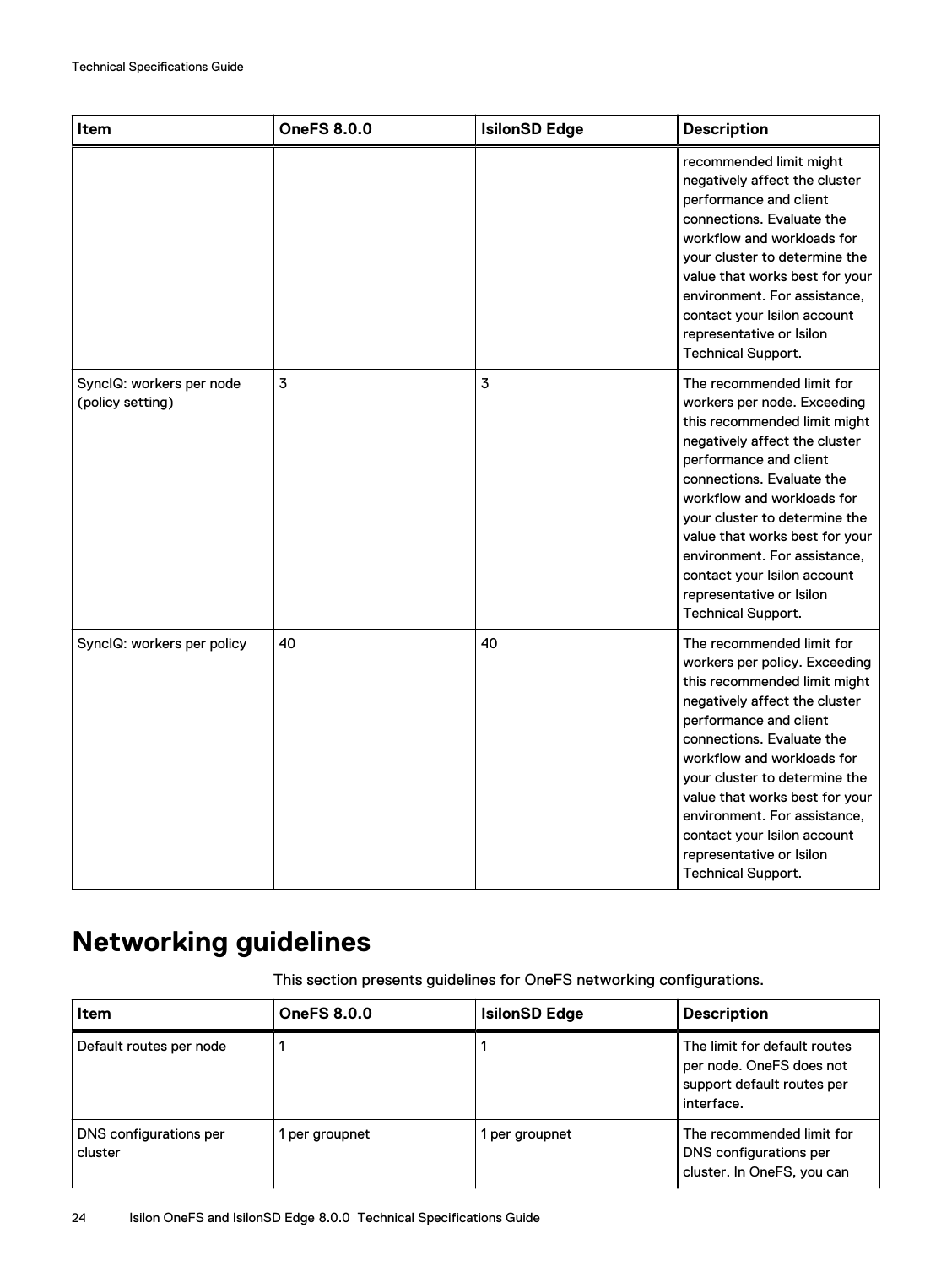| Item                                     | <b>OneFS 8.0.0</b> | <b>IsilonSD Edge</b> | <b>Description</b>                                                                                                                                                                                                               |
|------------------------------------------|--------------------|----------------------|----------------------------------------------------------------------------------------------------------------------------------------------------------------------------------------------------------------------------------|
|                                          |                    |                      | specify multiple DNS resolver<br>configurations with a limit of<br>one DNS resolver<br>configuration per groupnet.<br>You can have as many<br>groupnets as there are access<br>zones.                                            |
| DNS name servers per<br>configuration    | 3                  | 3                    | The limit for DNS name<br>servers per configuration.                                                                                                                                                                             |
| Groupnets                                | 1 per access zone  | 1 per access zone    | The limit for groupnets per<br>access zone. Groupnets are<br>optional and should be used<br>only if the access zone<br>requires an alternate DNS<br>server. The number of access<br>zones should not exceed 50.                  |
| DNS search suffixes per<br>configuration | 6                  | 6                    | The limit for DNS search<br>suffixes per configuration.                                                                                                                                                                          |
| Network pools per cluster                | 100                | 100                  | The recommended limit for<br>network pools per cluster.<br>The maximum limit has not<br>been established. The number<br>of network pools should be<br>kept under 100 pools across<br>all subnets and groupnets in<br>the cluster |
| <b>SmartConnect DNS zone</b><br>names    | 100                | 100                  | The limit for SmartConnect<br>DNS zone names per network<br>pool. See the Network pools<br>per cluster entry for more<br>information.                                                                                            |
| SmartConnect DNS zone<br>name aliases    | 100                | 100                  | The recommended limit for<br><b>SmartConnect DNS zone</b><br>name aliases. The maximum<br>limit has not been established.<br>The number of DNS zone<br>name aliases should be kept<br>under 100 in the cluster.                  |
| Subnets per cluster                      | 100                | 100                  | The limit for subnets per<br>cluster.                                                                                                                                                                                            |
| <b>VLANs per cluster</b>                 | 100                | 100                  | The limit for VLANs per<br>cluster.                                                                                                                                                                                              |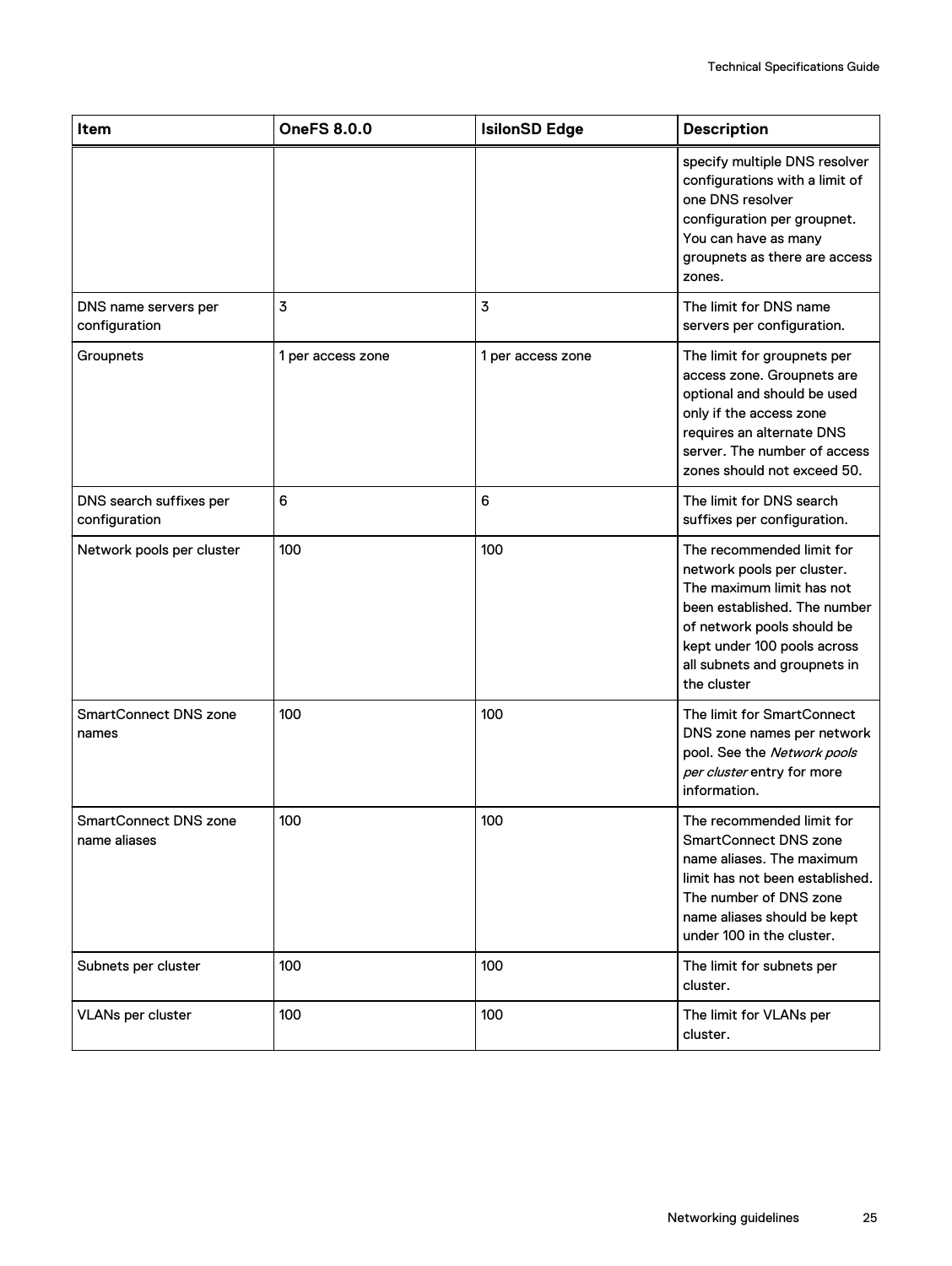## <span id="page-25-0"></span>**Hardware guidelines**

### This section presents guidelines for hardware configurations

| ltem                                     | <b>OneFS 8.0.0</b>  | <b>IsilonSD Edge</b> | <b>Description</b>                                                                                                                                                                                                       |
|------------------------------------------|---------------------|----------------------|--------------------------------------------------------------------------------------------------------------------------------------------------------------------------------------------------------------------------|
| Backup accelerator: tape<br>device paths | 4                   | 4                    | The limit for device paths per<br>backup accelerator node.                                                                                                                                                               |
| InfiniBand cable length                  | Varies by node type | Not supported        | Older nodes (S200, X200,<br>X400, and NL400) use DDR<br>IB cables and support lengths<br>up to 10 meters. Newer nodes<br>(S210, X210, NL410, and<br>HD400) use QDR IB cables<br>and support lengths up to 100<br>meters. |